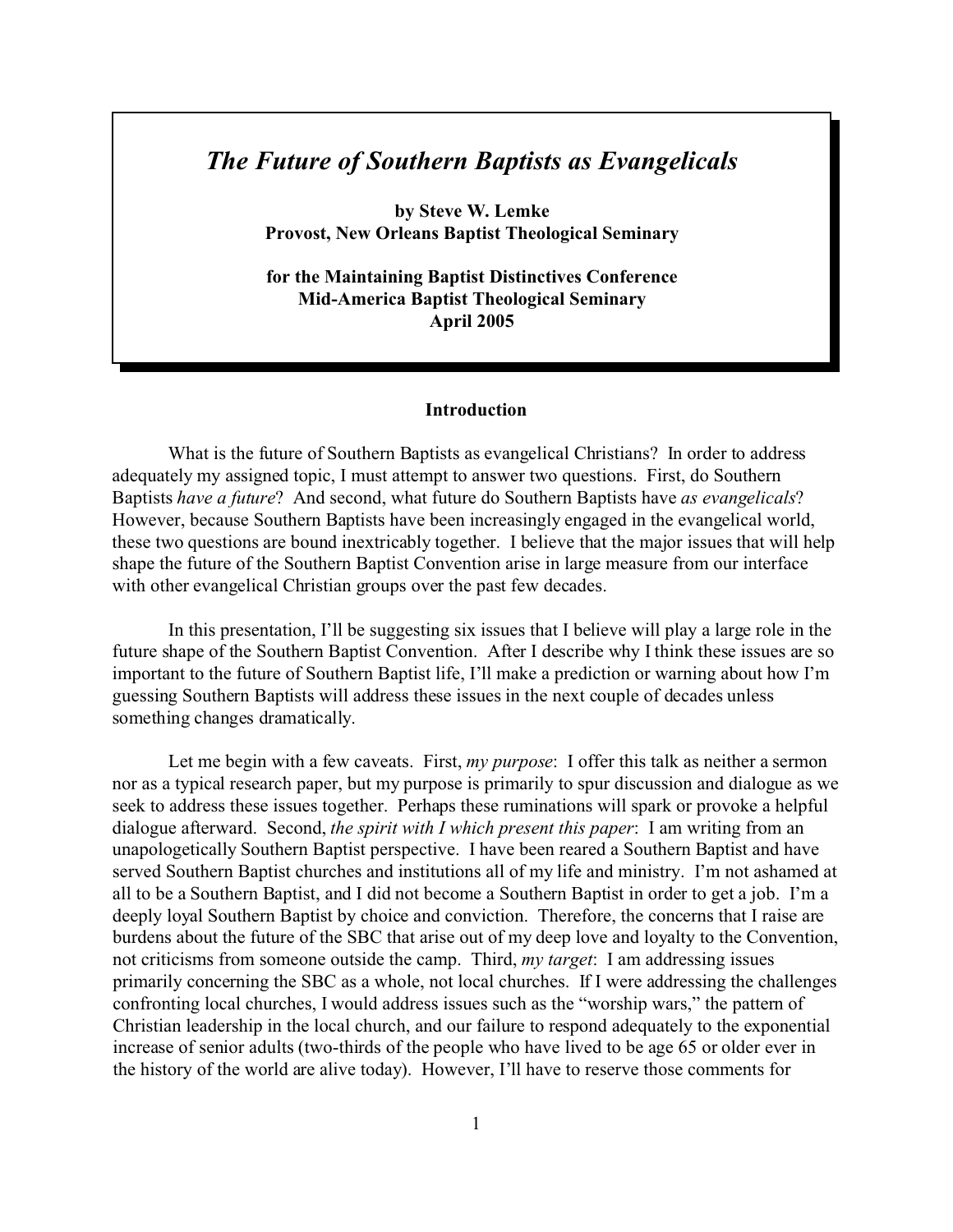another occasion. Fourth, *a disclaimer*: I should note that many of my predictions are not necessarily the way I would hope that the future will go, but how in fact I expect it might go. I must also insist that these predictions be understood as merely the prognostications of a seminary dean, not as prophecy. Please do not evaluate these best guesses according to the high standard of accuracy enunciated in Deuteronomy 13, not to mention its concordant harsh penalty of capital punishment if all my predictions do not come true.

## **Southern Baptists as Evangelicals**

To address the future of Southern Baptists *as evangelicals* assumes that Baptists *are* evangelicals. In the pre-1979 Southern Baptist world, many Southern Baptists understood themselves as evangelical or evangelistic, but not as evangelicals. This attitude was classically expressed by Foy Valentine, then Executive Director of the Christian Life Commission of the SBC, who famously said in an article:

We are *not* evangelicals. That's a Yankee word. They want to claim us because we are big and successful and growing every year. But we have our own traditions, our own hymns and more students in our seminaries that they have in all of theirs put together. We don't share their politics or their fussy fundamentalism, and we don't want to get involved in their theological witch-hunts.<sup>1</sup>

It is evident that Southern Baptists are emerging from a regional and separatist identity toward broader engagement with the evangelical world. For example, it is instructive to note the profound involvement and influence that Southern Baptists now have in the Evangelical Theological Society and its sister organizations the Evangelical Philosophical Society and the Evangelical Missiological Society. In 1980, Southern Baptist involvement in ETS was rather sporadic. Fifteen years ago, ETS met on the campus of New Orleans Baptist Theological Seminary at the invitation of the President, but few NOBTS faculty or students attended. However, at last year's ETS annual meeting in San Antonio, almost 100 Southern Baptist seminary and college faculty presented papers or chaired sessions at the meeting, several plenary sessions speakers were Southern Baptists, and the newly elected President was Southern Baptist. About 20 NOBTS faculty members delivered papers, and about 50 NOBTS students attended. It is also instructive to note the increasing number of faculty members at some SBC seminaries whose background and/or training is from an evangelical denomination other than the SBC. In addition, Southern Baptist mission agencies have engaged with entities from other like-minded

<sup>&</sup>lt;sup>1</sup> Foy Valentine, quoted by Kenneth L. Woodard in "Born Again! The Year of the Evangelicals," *Newsweek* 88 (October 25, 1976), 76. The issue of whether Southern Baptists were evangelicals was classically discussed in two books a decade apart as the SBC moved through the conservative resurgence: James Leo Garrett, Jr., E. Glenn Hinson, and James E. Tull, eds., *Are Southern Baptists "Evangelicals"?* (Macon: Mercer University Press, 1983), and David Dockery, ed. (including contributions by Garrett and Hinson), *Southern Baptists and American Evangelicals: The Conversation Continues* (Nashville: Broadman and Holman, 1993).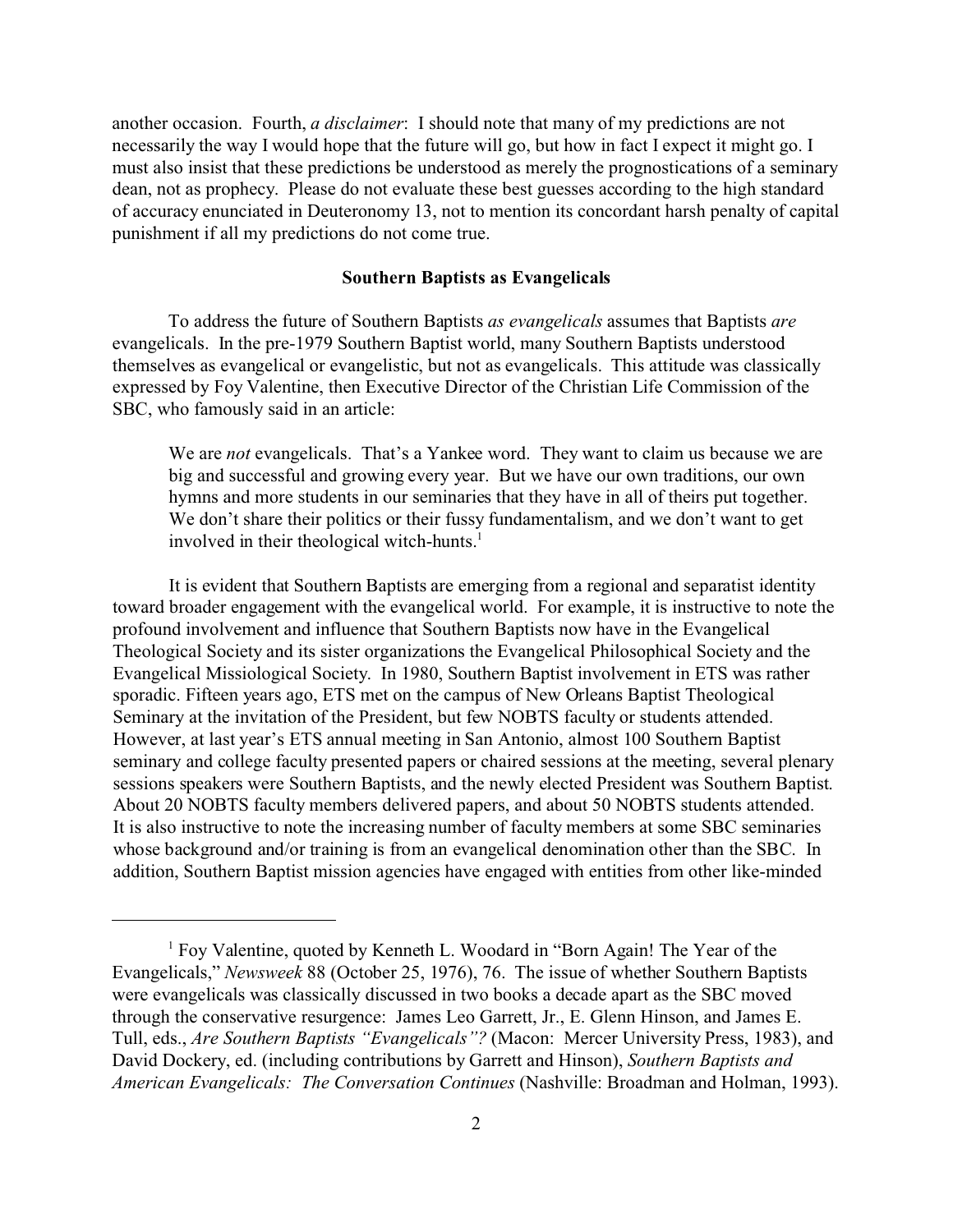evangelical Great Commission organizations to perform their work. Our Ethics and Religious Liberty Commission partners with other evangelical groups in representing conservative Christian concerns in Washington. So, taken as a whole, Southern Baptist engagement with evangelicals is greater than it has ever been.

However, I'm not so sure how long Southern Baptists may feel comfortable in maintaining fellowship with some evangelicals. Southern Baptists and other evangelical groups may be ships passing in the night. Many evangelical institutions seem to be shifting to the left, while Southern Baptists have just made a sharp course correction to the right. These differences are beginning to be reflected regarding issues such as the role of women, the openness of God, biblical inspiration and hermeneutics, and post-conservative openness to pluralism and postmodernism.

The next big and potentially very divisive issue that confronts the Evangelical Theological Society is whether the biblical view of the role of women is best described from either an egalitarian or a complementarian perspective. Southern Baptists within the Council of Biblical Manhood and Womanhood have led the fight for the complementarian approach against the egalitarian approach of Christians for Biblical Equality. But other evangelical groups seem willing to compromise the traditional biblical stance on this issue.

Many Southern Baptists are still stinging from the refusal of ETS to draw a "line in the sand" and exclude those such as Clark Pinnock who affirm openness of God positions. This debate may yet result in a split within ETS. A larger issue is that some evangelicals are more open than others to allowing ETS to be a more pluralistic "public square" or "village green" kind of institution in order to allow for a wider diversity of views.<sup>2</sup> This wider version of evangelicalism allows for greater breadth on issues of biblical authority and interpretations, and on the issue of pluralistic inclusivism, than has traditionally been the case with evangelicals.<sup>3</sup> Southern Baptists may move away from such a "village green" version of ETS in particular and evangelicalism in general.

<sup>2</sup> See Darrell L. Bock, *Purpose-Directed Theology: Getting Our Priorities Right in Evangelical Controversies* (Downers Grove: InterVarsity, 2002). For a Baptist response, see Steve Lemke, review of *Purpose-Directed Theology: Getting Our Priorities Right in Evangelical Controversies* by Darrell Bock, in *Faith and Mission* 20, no. 2 (Spring 2003):114- 116.

<sup>3</sup> See, for example, William V. Crockett and James G. Sigountos, eds., *Through No Fault of Their Own? The Fate of Those Who Have Never Heard* (Grand Rapids: Baker, 1991); Clark Pinnock, A *Wideness in God's Mercy: The Finality of Jesus Christ in a World of Religions* (Grand Rapids: Zondervan, 1992); Terrance Tiessen, *Who Can Be Saved? Reassessing Salvation in Christ and World Religions* (Downers Grove: InterVarsity, 2004)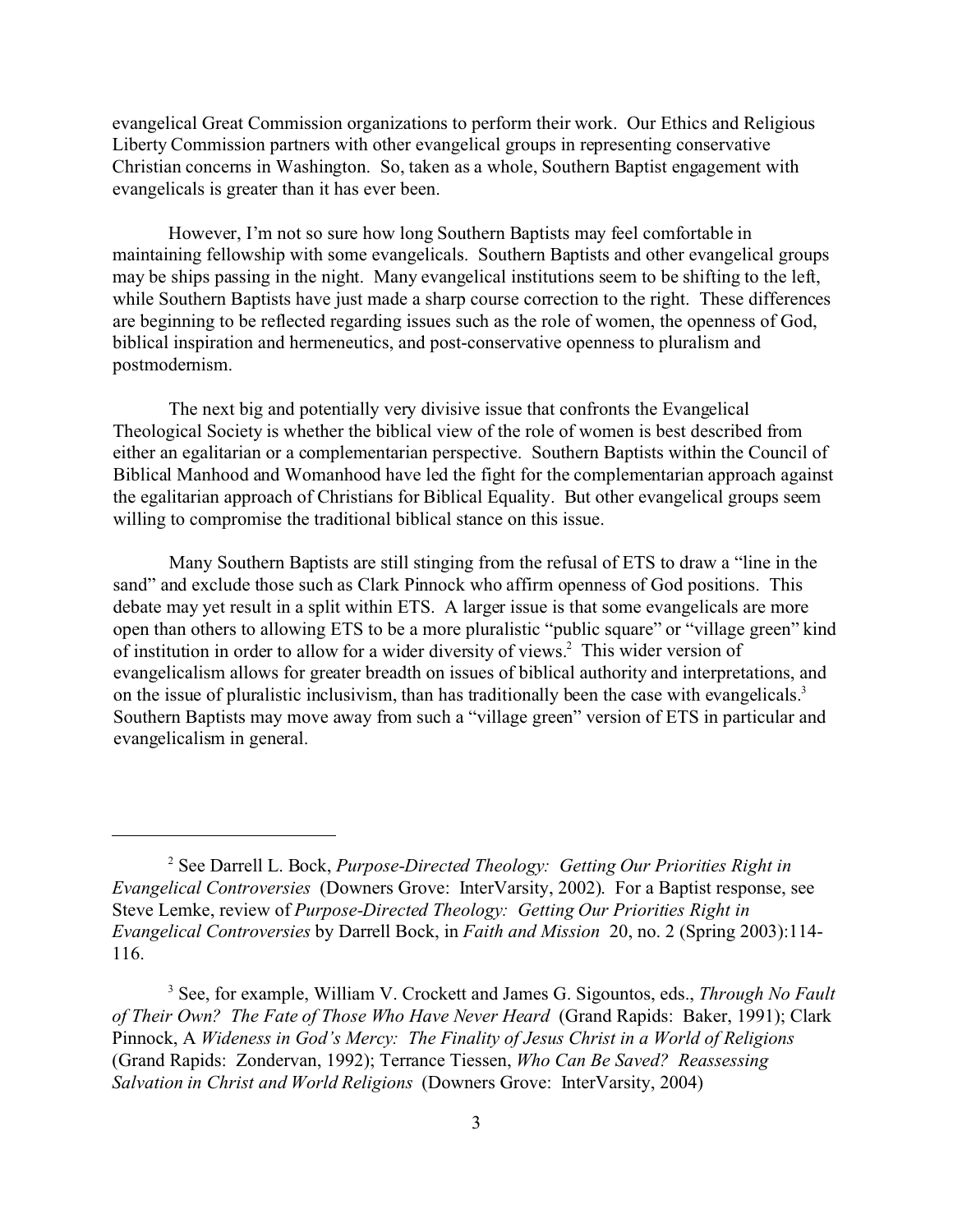## **The Future of the Southern Baptist Convention**

Does the Southern Baptist Convention have a future as evangelicals? If so, what kind of future is it? These are interesting days to be a Southern Baptist. We seem to be standing at one of those unique crossroads in history, with a number of possible futures open to us. In fact, the precise shape of our future as a denomination may be more difficult to predict now than at any time in our history. The convention could go in a number of different directions, and only God truly knows what the future holds. But if we knew how Southern Baptists will deal with these six key issues, we could predict more confidently what the future of Southern Baptists will be like.

(1) *Doctrinal Integrity* – *Will Southern Baptists continue to stand for sound doctrine? In particular, are Southern Baptists going to believe in the divine inspiration and inerrancy of Scripture?*

I believe that we are entering an anti-doctrinal era, an age in which not only are specific traditional doctrinal commitments of denominations viewed negatively, but the very notion of having a doctrine falls into disfavor as narrowminded bigotry. Many young ministers have focused their interest not on theological or biblical foundations, but on church growth methodology. Rather than discussing views of the millennium, they compare the Willow Creek model versus the Saddleback model. One of the dangers of some of the new so-called "nondenominational" emerging networks is that they are bound together by methodology, not doctrine. It is not that the church growth movement or the emerging church networks are necessarily untheological or unbiblical, although I do have reservations on a few points. But the commendable emphasis on *praxis* in the church growth movement is exacerbated by our American obsession with pragmatism. Sometimes it is difficult to tell much difference between the commitments of many young ministers from William James – if it works, it's true. If it reaches people, it's good. And while they claim that they are trying to be flexible in methodology without changing the central message of the gospel, the means often determines the message. Not everything that grows is good. Cancer results when cells grow faster than the body can incorporate them. The same can be true in the religious world. Mormons and Jehovah's Witnesses are among the fastest growing religious groups in the world, but they are not Christian. Cell groups can become cultic cell groups, resulting not in a church growth movement or a church planting movement, but in an aberration of Christianity.

I have seen seminary students over the past decade making a significant move away from an interest in doctrinal matters. Theological issues which were matters of lengthy discussions in the past, such as soteriology, pneumatology, and eschatology no longer incite great student interest. One recent event in a seminary Theology class illustrates this anti-doctrinal spirit. In the midst of a Systematic Theology class that was discussing a theological issue in some detail, one student exclaimed in frustration, "I didn't come hear to learn all this theology. I came here to learn how to grow a church." The topic of the discussion that day was the bodily resurrection of Jesus Christ.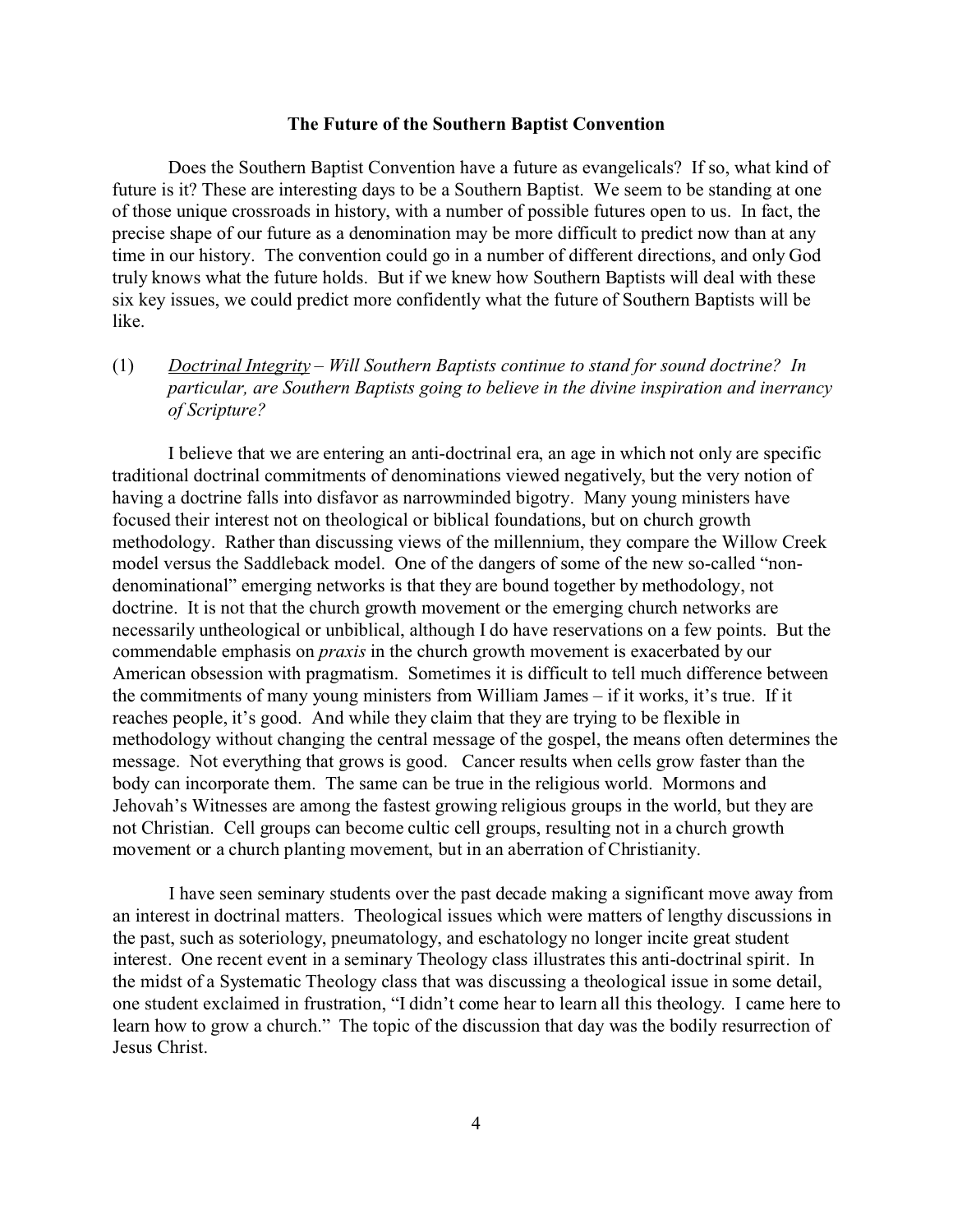This anti-doctrinal bias is also an unintended consequence of the engagement of our laypersons in nondenominational evangelical groups such as Promise Keepers. Of course, we would all celebrate the wonderful impact that Promise Keepers on the men of our nation. However, there are close similarities between the situation of the Promise Keepers movement and the camp meetings of the Second Great Awakening. Most denominations participated in the camp meeting revivals, and many were led to salvation in Christ. All the Christians at the camp meeting would rejoice. But then, inevitably, theological questions arose in order to provide an adequate interpretation of the salvation experience of these new believers. Do I need to experience a second blessing to be really saved? Was salvation something that I chose or God chose? Is sprinkling or immersion the correct manner of baptism? Am I assured of my salvation regardless of my actions, or not? Each of the denominations answered these questions differently, undercutting the notion that doctrine really didn't make a difference. Eventually the ecumenical coalition broke down.

The starting point for all doctrinal discussions must be the inerrancy of Scripture. You may find it strange in our day to raise the issue of whether the Bible is the ultimate standard for truth. Were not evangelical Christians engaged for the past few decades in what one popular writer called *The Battle for the Bible*? Isn't that what W. A. Criswell, Paige Patterson, Adrian Rogers, and many others led us to do in Southern Baptist life in the 1980s? Haven't we already won the battle of the Bible in the SBC? Well, the answer is "yes" and "no." Yes, we did win the battle of the Bible in the SBC in the 1980s. Unfortunately, that is now a quarter of a century ago. A new generation of ministers has arisen that knows not Paige. They were infants in 1979, and not only do they really have no idea what the denominational controversy was all about – they really don't care. For example, while I was team teaching with Dr. Richard Land a course in Baptist Distinctives at New Orleans Baptist Theological Seminary a few years ago, Dr. Land was recounting some of the battles of the 1970s and 1980s. The students were just shaking their heads. They had never heard any of this. On another occasion, a young prospective faculty member, when asked about his view of inerrancy, answered that while he himself was an inerrantist with respect to Scripture, he described inerrancy as "an old man's battle." Indeed, in a recent meeting of inerrantists, I couldn't help but notice that there were indeed a large number of gray heads in the assembly. It is an older generation who witnessed the dangerous fruit of higher critical methodology in hermeneutics, absolute freedom and subjectivity in existentialism, the authority and autonomy of the individual in modernism, and the dynamic views of biblical inspiration from neo-orthodoxy. It has been a long, hard fight. But the saying is true as ever: "Those who will not learn from history are doomed to repeat it." The Battle of the Bible, I fear, will have to be fought again in another few decades.

The point is that eternal vigilance is required to maintain doctrinal purity. $4$  As G.K.

<sup>&</sup>lt;sup>4</sup> See Charles S. Kelley, Jr., "Out of the Stands, Onto the Sideline, and Into the Game: An Eyewitness Account of Southern Baptists and the Bible," a Convocation address at New Orleans Baptist Theological Seminary delivered September 7, 2000, available online at http://baptistcenter.com/BCTM%20Articles%20and%20Essays.htm, and "New Orleans Baptist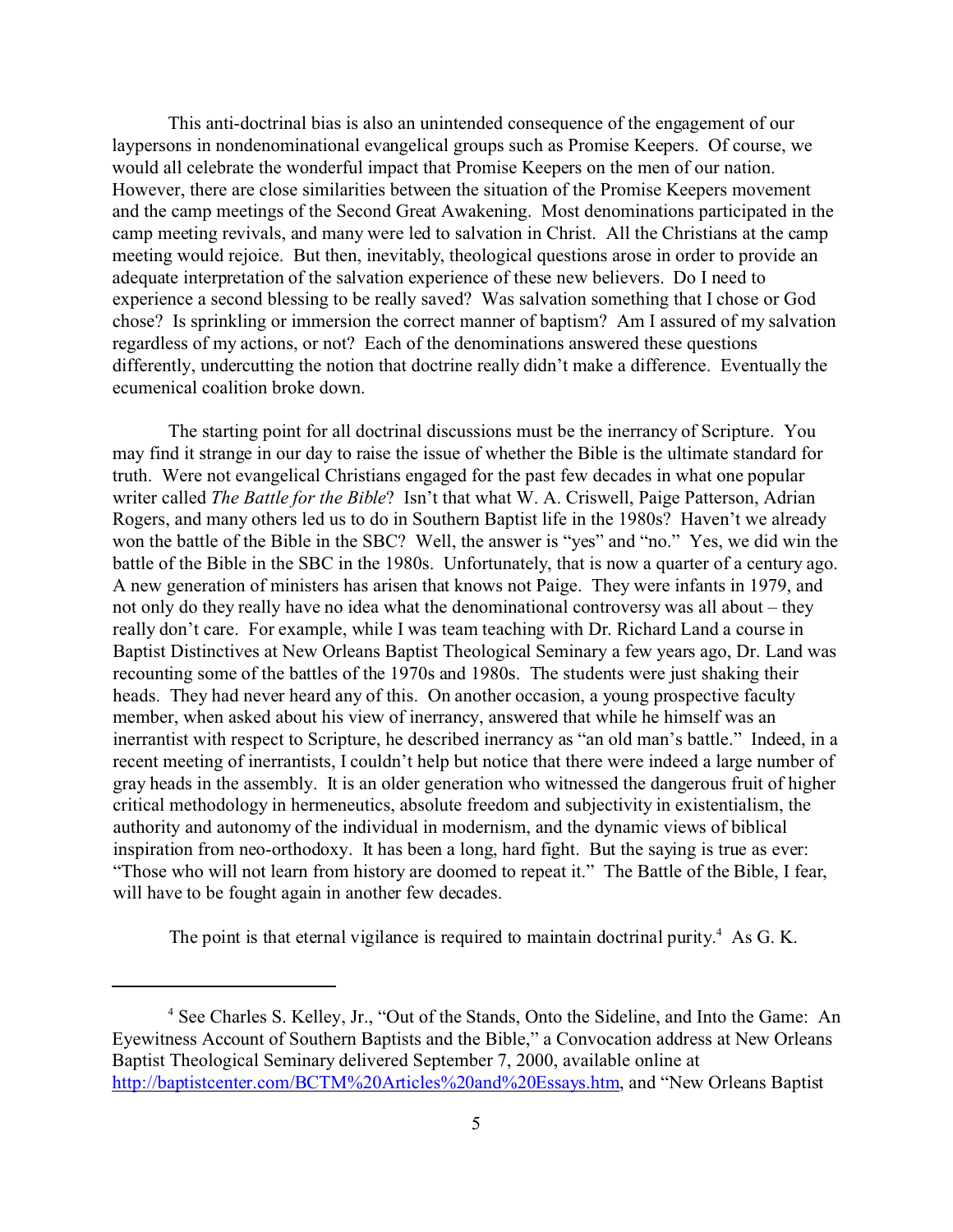Chesterton said, to keep a white fence looking white, you can't just leave it as it is. You have to keep repainting it white over and over again to keep it looking the same. If we are going to keep Southern Baptists believing that the Bible is the inerrant, infallible Word of God, we're going to have to keep repainting that fence in every generation. We need not only to hold to scriptural authority in our hearts, but to teach it diligently to the next generation, talking to them when we are sitting down, and when we walk in the way, and when we lie down, and when we rise up, and bind them for a sign on our wrists, and as a headband between our eyes, and write them on the mantels of our houses and on our gateposts (c.f. Deut. 6:4-9).

Preaching is probably the most crucial place that the doctrine of the Bible impacts the church. Unfortunately, many of the best-known expository preachers in the SBC are at or near retirement age. We may be entering an era in which there is a dearth of the hearing of the Word of God (Amos 8:9-11, Rom. 10:17). As Danny Akin has said so aptly,

Seduced by the sirens of modernity, we have jettisoned a Word-based ministry that is expository in nature. We have in our attempt to be popular and relevant become foolish and irrelevant. Skiing across the surface needs of a fallen sinful humanity, we have turned the pulpit into a pop psychology side show and a feel-good pit stop . . . . Preaching the cross of Christ and the bloody atonement accomplished by His death is the exception, not the norm."<sup>5</sup>

In an article that makes more heartsick than I can describe with words, William Willimon lays an indictment at the feet of us conservative evangelicals. In the article, entitled "Been There, Preached That: Today's Conservatives Sound Like Yesterday's Liberals," Willimon laments that Baptists and other evangelicals have abandoned biblical preaching:

I'm a mainline-liberal-Protestant-Methodist-type Christian. I know we're soft on Scripture. . . . I know we play fast and loose with Scripture. But I've always had this fantasy that somewhere, like in Texas, there were preachers who preached it all, Genesis to Revelation, without blinking an eye, straight from the Scofield Chain Reference – just like Jesus said it. I took great comfort in knowing that, even while I preached a pitifully compromised, "Pealed"-down gospel, that somewhere, good old Bible-believing preachers were offering their congregations the unadulterated Word, straight up. Do you know how disillusioning it has been for me to realize that many of these self-proclaimed biblical preachers now sound more like liberal mainliners than liberal mainliners?" At

Theological Seminary and Texas Baptists: A Response by Charles S. Kelley, Jr.," available online at http://baptistcenter.com/BCTM%20Articles%20and%20Essays.htm at the Baptist Center for Theology and Ministry website, and at the "Baptist2Baptist" website at http://www.sbc.net/redirect.asp?url=http://www.baptist2baptist.net.

<sup>&</sup>lt;sup>5</sup> Danny Akin, "Southern Baptists: There Is a Future if . . .," presentation at "The Mission of Today's Church," the annual conference of the Baptist Center for Theology and Ministry, on February 11, 2005.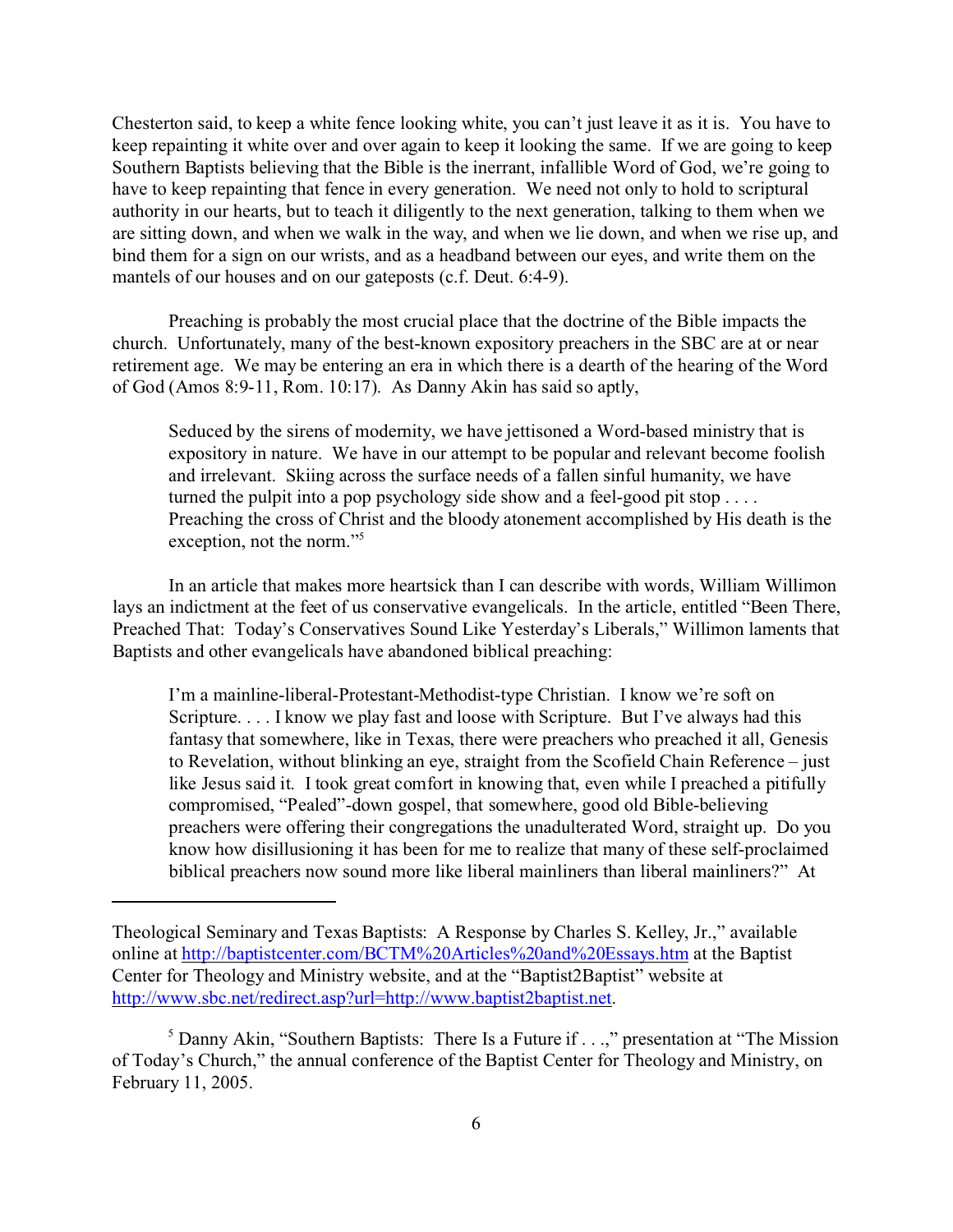the very time those of us in the mainline, old-line, sidelined were repenting of our pop psychological pap and rediscovering the joy of disciplined biblical preaching , these "biblical preachers" were becoming "user friendly" and "inclusive," taking their homiletical cues from the "felt needs" of us "boomers" and "busters" rather than the excruciating demands of the Bible."<sup>6</sup>

How sad that the conservative generation of pastors which stood firm for biblical preaching against the need-based preaching of the liberal Harry Emerson Fosdick has handed over their pulpits to a generation that imbibes of Fosdick's approach to preaching hook, line, and sinker! Fosdick taught us that our sermons should not be biblical expositions, but should address people's felt needs and help them cope with their problems. I suppose that's alright, but it's not the best. Anyone who has confidence in God's inerrant Word knows that there is nothing more relevant to the deepest needs of the human heart than the Bible. We need to stop trying to "make the Bible relevant" and unleash the life-changing power of the gospel. As the Apostle Paul said, "I am not ashamed of the gospel of Christ, for it is the power of God unto salvation to everyone who believes" (Rom. 1:16). We need to get back to expository gospel preaching that proclaims Jesus Christ as the Son of God who was born of a virgin, who lived a sinless life, who taught divine truth and performed miracles, who was crucified on the cross as a substitutionary atonement for our sins, who is risen and ascended to the right hand of God to make intercession for us, and who is coming again to take us to heaven with Him. That is the message that our world is hungry to hear, whether they realize it or not.

Willimon, Dean of the Chapel at quasi-Methodist Duke University, recounts the following conversation with a would-be hearer:

"Who's preaching in Duke Chapel today," asked a nasal, Yankee-sounding voice. I cleared my throat and answered, "The Reverend Doctor William Willimon." "Who's that?" asked the voice. "The Dean of the Chapel," I answered in a sonorous tone. "I hope he won't be preaching politics. I've had a rough week, and I need to hear about God. My Baptist church is so eaten up with politics, I've got to hear a sermon!"

Willimon concludes his story with a stunning indictment on the state of Baptist preaching today: "When you have to come to a Methodist for a biblical sermon, that's pitiful."<sup>7</sup>

*Prediction/Warning: Unless Baptists return to expository, Bible-centered preaching and an unswerving commitment to the inerrancy of Scripture, doctrinal drift is inevitable.*

 $7$ Ibid., 78.

<sup>&</sup>lt;sup>6</sup> William H. Willimon, ""Been There, Preached That: Today's Conservatives Sound Like Yesterday's Liberals," *Leadership* 16 (Fall 1995):76-77.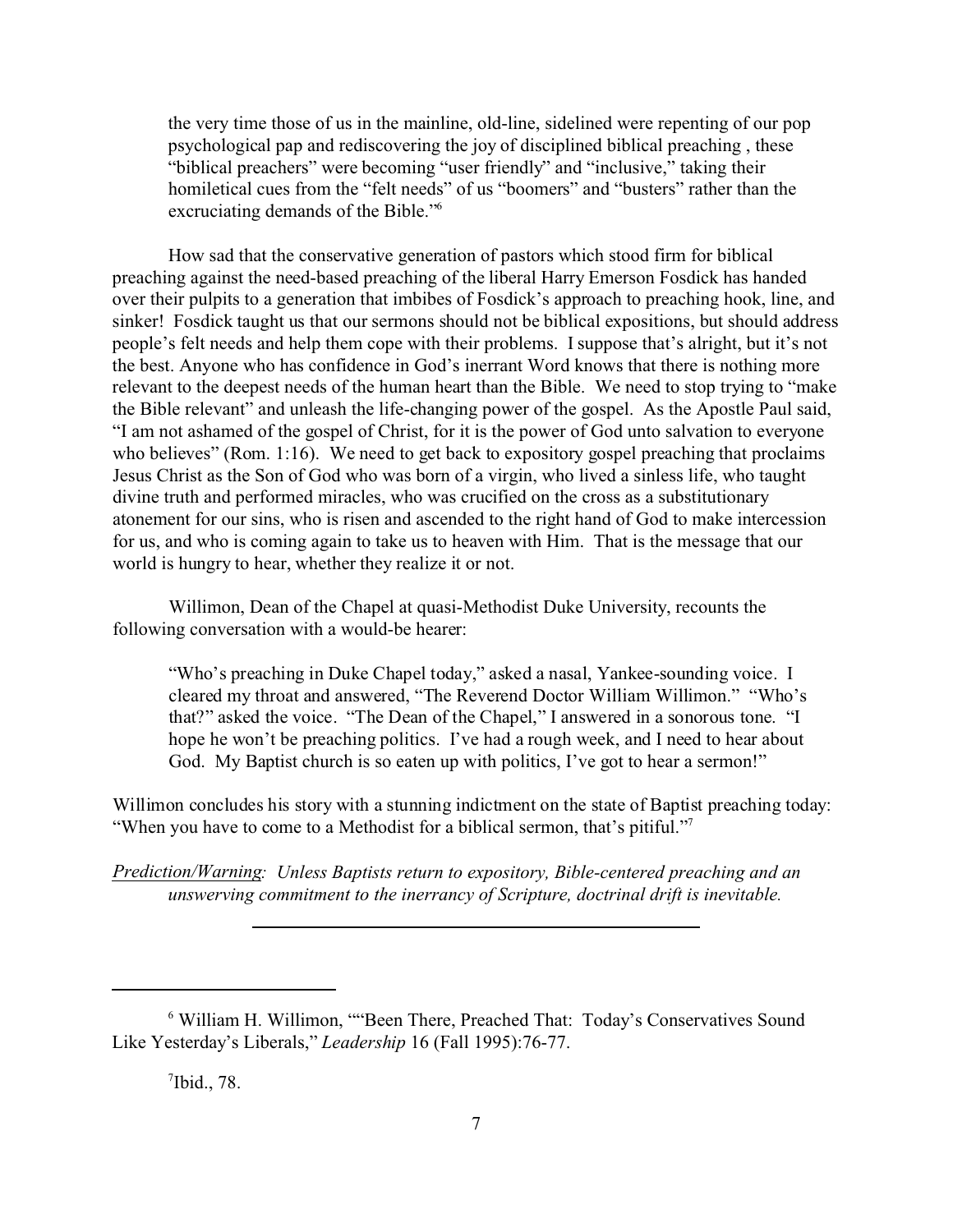(2) *Biblical Authority* – *Will Southern Baptists submit their lives and opinions on the authority of Scripture, or will cultural and pragmatic pressures force us to "reinterpret" the Bible?*

Even if we pay lip service to the divine inspiration and truthfulness of Scripture, will we place our lives under the authority of the Word of God? Just since I've been alive, Southern Baptists have moderated their stand on a number of issues. In each of these issues, we said we took that stand because it was being faithful to Scripture. For example, when I was growing up, many Baptist churches had something called a "Church Covenant" either posted at the front of the sanctuary or printed in the hymnal. This Church Covenant summarized the biblical commitments required for meaningful church membership. Among other things that were in this document that are often ignored today, this Church Covenant called for church members to not only refrain from the use of alcoholic beverages, but from their sale as well.<sup>8</sup> How consistently is this practiced in Baptist life today? When is the last time you heard a sermon addressing how we keep our bodies as the temple of the Holy Spirit (1 Cor. 6:19-20)?

As a young man growing up in the same home church as Gray Allison, I was taught that dancing was not appropriate for Christians because of its unwholesome associations. As a young adolescent, I remember sitting down with my home church pastor who baptized me, and we talked through this issue of dancing. He gave me all the reasons why I shouldn't do it, and I made the commitment not to do so. When the high school was having the Prom, we had a "From" at the church (a Christian alternative to the Prom). You can imagine my surprise when, two decades later, I came to serve on his church staff in another church, to discover that the former youth minister had held 1950s dances in the church fellowship hall! If it wasn't okay in the 50s, what made it okay in the 70s? Indeed, while I was serving at Southwestern Seminary, church groups including seminary students would go together to go line dancing at Billy Bob's, advertised as the largest honky-tonk in the world. What changed?

Pragmatism has enormous weight in our culture, and Southern Baptist convictions are going to be under tremendous pressure in the next few decades. The ultimate decision we have to make is whether we are going to accord more authority to the Bible or to our culture. Two of the most important areas in which this battle will be fought involve the biblical pattern for marriage and pluralistic inclusivism.

There are at least three burning issues related to the biblical standards for marriage: divorce, the role of women, and homosexuality. In some ways, the battle over the issue of divorce is virtually already lost. A Barna study last year showed that there is no statistical

<sup>8</sup> J. Newton Brown, "Church Covenant," from *The Baptist Church Manual*, in Charles W. Deweese, *Baptist Church Covenants* (Nashville: Broadman, 1990), 161-162.

<sup>&</sup>lt;sup>9</sup> The Barna Group, "Born Again Christians Just as Likely to Divorce as Are Non-Christians," *The Barna Update*, September 8, 2004, accessible online at http://www.barna.org/FlexPage.aspx?Page=BarnaUpdate&BarnaUpdateID=170.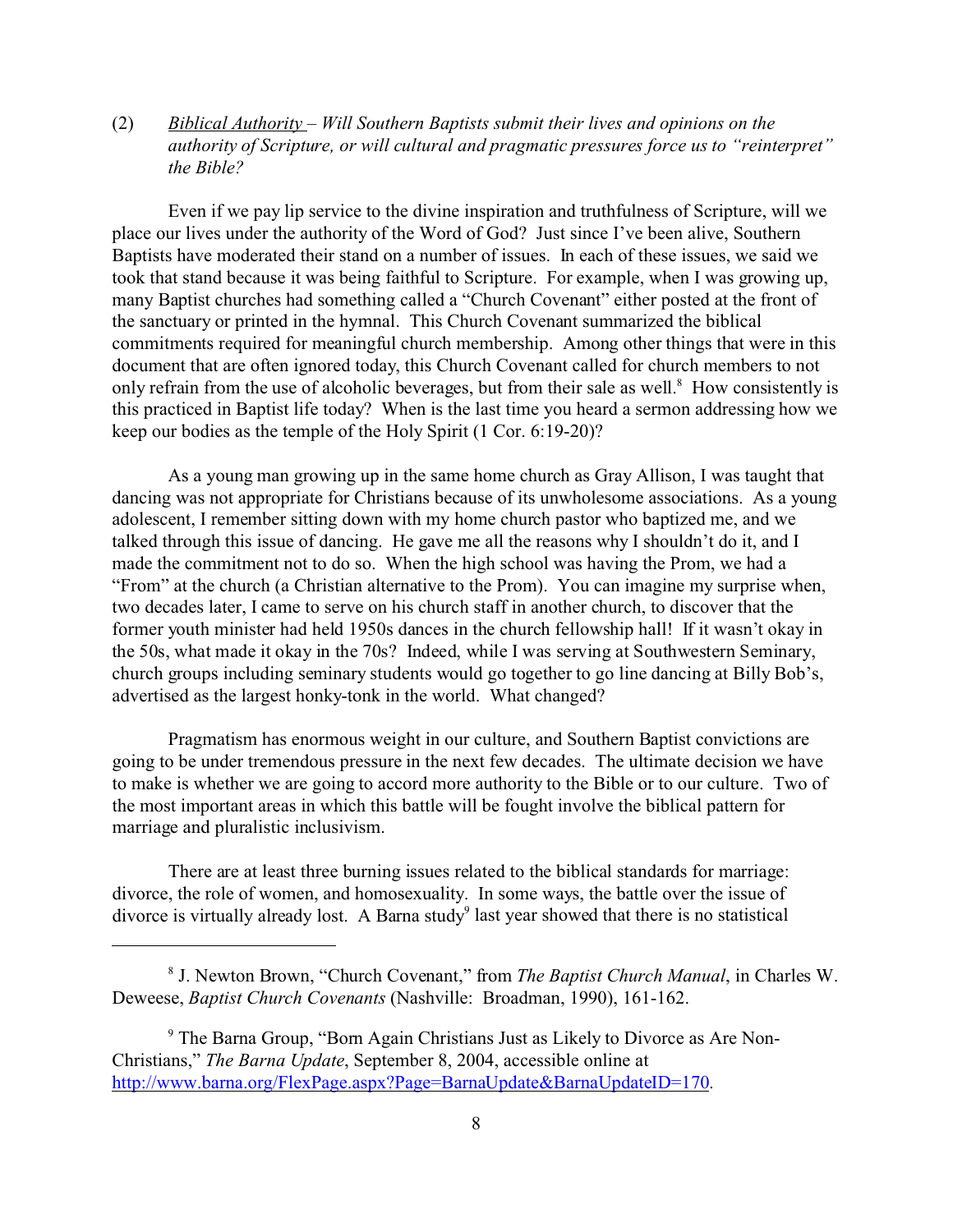difference between the divorce rate of born-again Christians and that of the overall American population (33 percent to 34 percent). In fact, there was only a four percent difference between born-again Christians and atheists! By the way, about 90 percent of these divorces by Christians took place after their conversion, and almost a fourth had experienced multiple divorces. So just because people say that they accept the inerrancy of the Bible does not seem to carry over in a meaningful way to how they live their lives. But what is even more troubling is that over half of the born-again Christian polled disagreed with this statement: "When a couple gets divorced without one of them having committed adultery, they are committing a sin"! This is a direct denial of a red letter quotation of our Lord Jesus Christ Himself (Matt. 5:27-32, 19:3-10). There is no ambiguity, and there is no appeal to Paul's supposed patriarchal perspective. It is simply choosing to evaluate divorce by the world's standards rather than God's standards.

The biblical standards regarding the role of women is among our most challenging contemporary issues. Culture is already bringing intense pressure to bear on the church to change the traditional biblical view of the role of women. When the Southern Baptist Convention adopted the family amendment to the Baptist Faith and Message, we were savaged by the secular press. But this problem is not merely driven by the media. Many conservative evangelical churches find themselves trapped between two positions. On the left, most mainline denominations already have significant numbers of women pastors. But on the right, many churches in the Assembly of God and black church traditions often have female co-pastors, usually the pastor's wife, who may preach as much as does the pastor. This cultural pressure was illustrated to me when a friend invited a female bank executive to come with her to church. When the service began, the male church staff members processed up to the podium. The bank executive turned to her friend and asked, "Where are the female staff members?" When her host admitted that Baptists don't usually have women in leadership positions in the church, the bank executive got up and left the service. My fear is that we may allow pragmatism rather than biblical guidelines to determine our practice.

Unfortunately, discounting the Pauline texts about the role of women because he lived in a patriarchal culture opens a Pandora's Box. If it was culture that drove Paul to write about gender roles, then it was arguably also Paul's cultural captivity that drove him to write against homosexuality. Once you start down the path of questioning and reinterpreting biblical authority and the plain sense meaning of biblical commands regarding particular issues, there really is no turning back. Without the Bible being our ultimate authority for faith and practice, everything is up for grabs.

Another major area that we will experience tremendous pressure from culture in the next few decades is to give in to inclusivism and pluralism. Already many persons in the pew of even the most conservative churches are functional universalists. In the media, the assertion that salvation comes only through Jesus Christ is and will be depicted as hopelessly narrowminded bigotry. When Southern Baptists sought to undertake a focused mission effort in the city of Chicago, numerous religious leaders decried the effort, asserting that it would inevitably lead to violence. Toleration has become the supreme virtue in our culture. Everything is tolerated (except intolerance and religious particularism). If you don't think this is having an impact on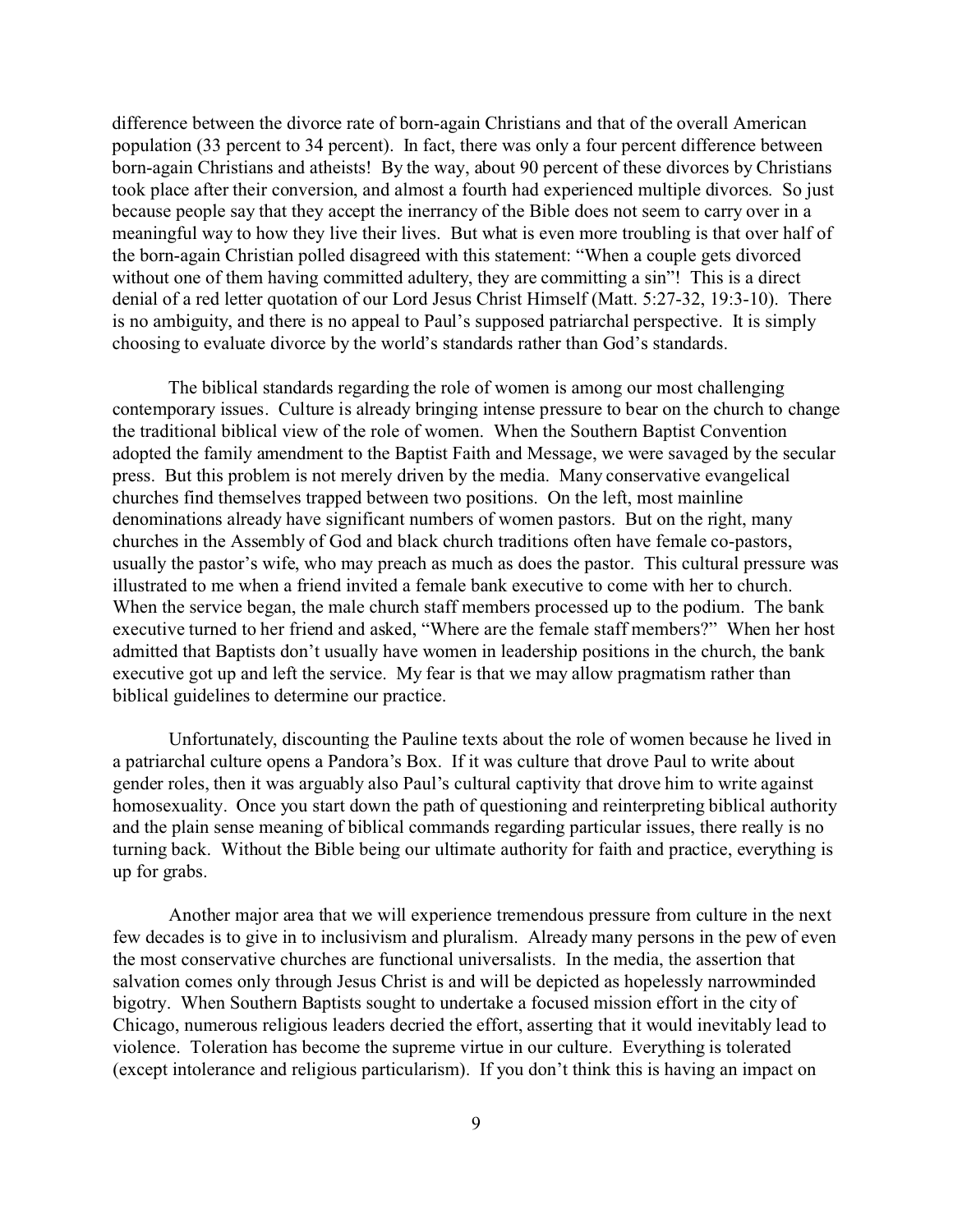the church, I challenge you to hand out a survey sheet at the next Christian youth camp you attend. What I believe you'll find (and what several surveys taken among Christian young people have revealed)<sup>10</sup> is that at a surprisingly high percentage of Christian young people in Baptist churches – the best of the crop – don't believe that Jesus is the only Way to salvation. For example, in one poll of "Third Millennium Teens" by Barna, in which 70 percent of the teens answering the questions were active in some church group and 82 percent identified themselves as Christians, 62 percent of the teens said they believed that all religions pray to the same god, and 58 percent believed that all religions faiths teach equally valid truth. This generation of young people has been bombarded by pluralism all of their lives. Getting them to believe that Christ truly is the narrow way to salvation will be a profound challenge.

Are Southern Baptists going to yield to cultural pressures and pragmatism? Are we going to compromise what we have historically affirmed about the biblical pattern for marriage and about Jesus as the one only way to salvation? Only if Baptists believe and practice living under biblical authority can these immense cultural pressures of culture be put aside.

*Prediction/Warning: Unless Baptists refocus on living under the Lordship of Jesus Christ as ithe Christian life is defined in Scripture, cultural pressures from within and without the church will lead to increased moral compromise and worldliness in our churches.*

(3) *Baptist Polity* – *Will Baptists hold to their traditional confessions in issues regarding the doctrine of the church, such as the appropriate practice of church ordinances and the scriptural offices of the church or will we compromise our historic beliefs in order to become more homogenized with other evangelical Christians?* 

The Southern Baptist Convention that I was reared in was a much more homogeneous group than we are now. There really was no question about how Baptists did church. The two scriptural ordinances were the baptism and the Lord's Supper, and they were understood as the entry point and the fellowship point in a local church. The scriptural offices were understood to be pastor and deacon. Church discipline was applied when necessary according to the scriptural instructions.

The Baptist doctrine of the church is evidently not as clear as it was at earlier times. Both the North American Mission Board and the International Mission Board have recently taken steps to address concerns about the ecclesiology of church plants. To their credit, NAMB initiated the development of a study entitled "Ecclesiological Guidelines to Inform Southern Baptist Church Planters." At NAMB's request, after this document was originally sketched out by Stan Norman, Director of the Baptist Center for Theology and Ministry at New Orleans

<sup>&</sup>lt;sup>10</sup> Barna Research Group, "Third Millennium Teens," (Ventura: Barna Research Group, 1999), 48-51.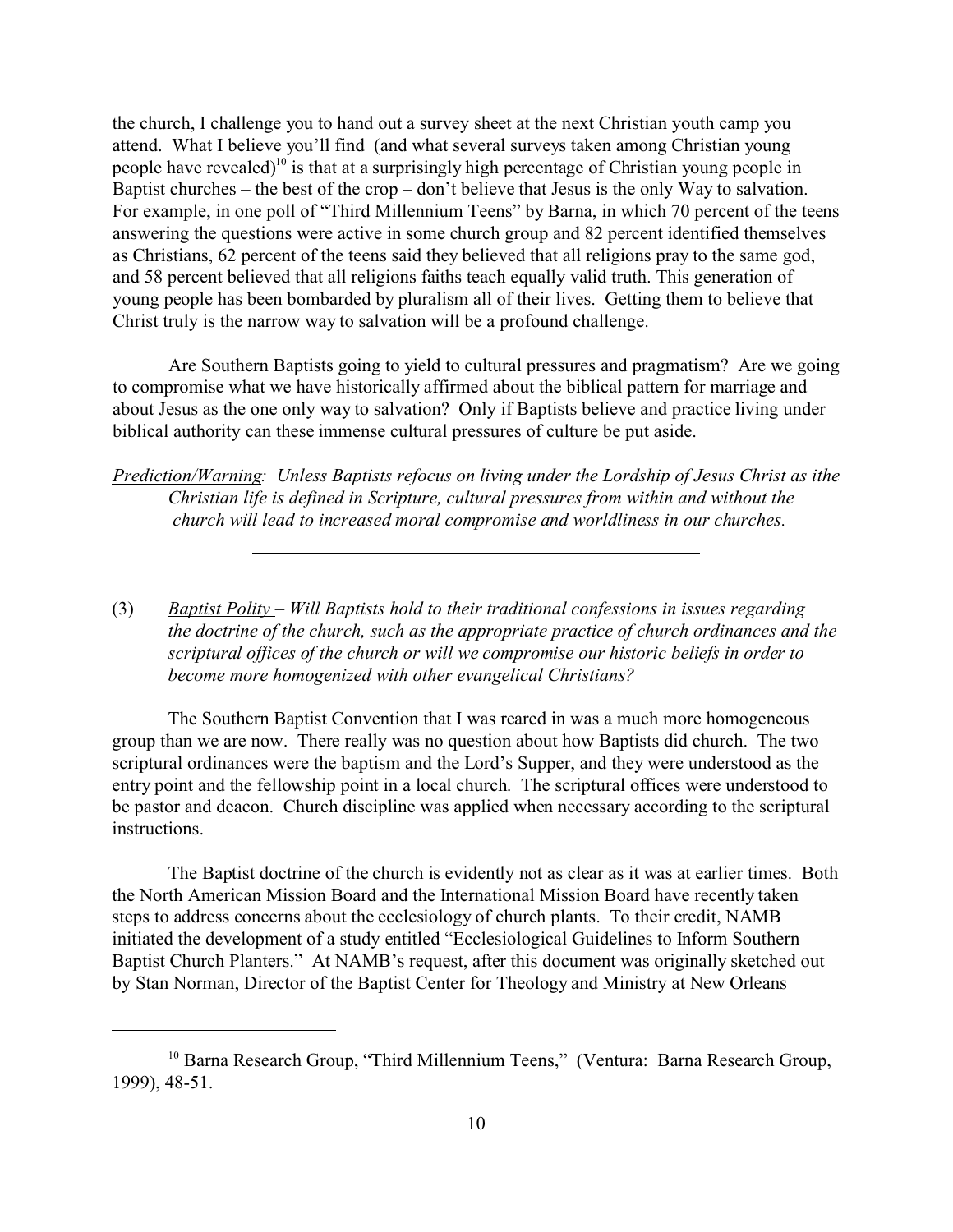Baptist Theological Seminary, it underwent a thorough process of vetting by seminary theologians and by NAMB trustees in the Fall of 2004. It presents a clear and coherent vision of how to plant churches that are truly Southern Baptist churches.

Although the IMB has been somewhat less proactive than NAMB in these discussions, IMB Board Chairman Tom Hatley presented 10 recommendations to the IMB staff and trustees last September which arose from earlier consultations with faculty and administration from the six SBC-owned seminaries and Mid-America Seminary. The recommendations included (a) asking for the implementation of an accurate annual audit of beliefs on the field as previously adopted by the IMB Board, and that this audit is to be reported to the full Board, in order to insure that Baptist churches are being planted on the field; (b) asking for continued study and evaluation of the teachings and curriculum at the Missionary Learning Center and training on the field as especially regards ecclesiology and the role of women in ministry; and (c) asking that the trustees revisit and clarify for all the definition of a local church.<sup>1</sup> Obviously, within some circles in the SBC there is some confusion about what exactly it means to be a Southern Baptist church.

Other key elements of Baptist polity are no longer emphasized or practiced as they were 50 years ago. Now we see churches who do not consistently practice believer's baptism by immersion, one of the key distinctives of Baptist beliefs. Many churches commonly allow persons to join the church by "statement" even if they have not been baptized by immersion in a fellowship of like faith and practice. Joining many Baptist churches is more like joining a club than uniting heart and soul with a strong confessional commitment. Having a regenerate church is foundational to any New Testament church, and allowing persons into church membership who do not share our basic convictions is a recipe for disaster. Likewise, few churches give serious attention to reserving participation in the Lord's Supper to believers, thus not heeding the scriptural admonition in 1 Cor. 11:27-30 to not be guilty of the body and blood of the Lord by partaking in the Supper unworthily.<sup>2</sup>

Another common divergence from traditional Baptist distinctives concerns the appropriate offices of the church. According to the Baptist Faith and Message 2000, the two "scriptural offices" of a New Testament church are pastor and deacon.<sup>3</sup> Many young ministers, sometimes driven by anecdotal horror stories about deacons, have followed pied Pipers from other denominations to add another office of elder and/or delete the office of deacon. However, I believe that you and I do not have the right to arbitrarily change the church offices delineated in

<sup>&</sup>lt;sup>1</sup> See Mark Kelley, "IMB chairman: Overseas growth demands aggressive training," a Baptist Press story dated September 17, 2004, available online at http://www.bpnews.net/bpnews.asp?Id=19127.

<sup>2</sup> *Baptist Faith and Message 2000*, article VI - VII.

<sup>3</sup> *Baptist Faith and Message 2000*, article VI.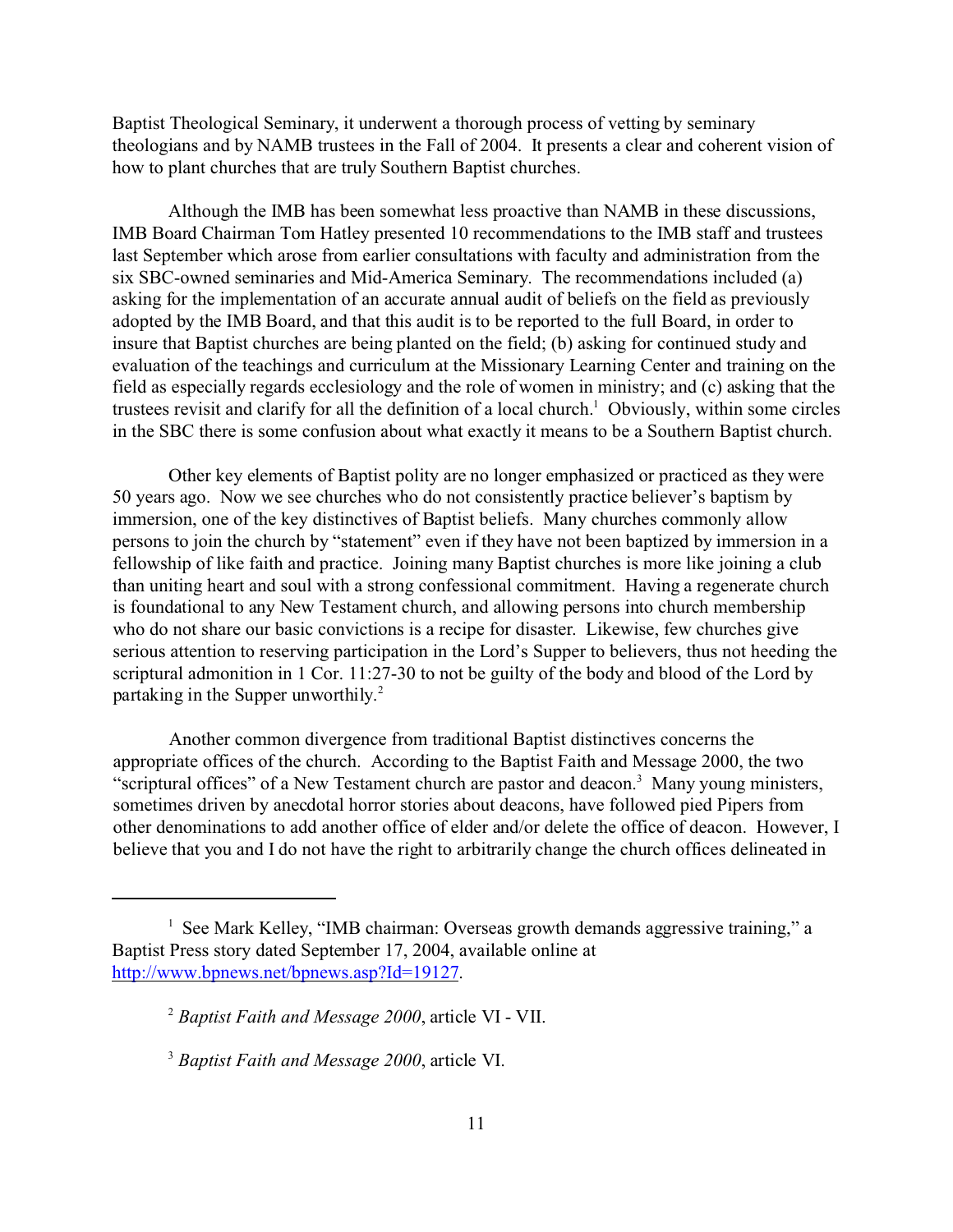Scripture. Elders are synonymous in Scripture with pastors or bishops, not another office.<sup>4</sup> If young pastors want to force a Presbyterian form of church government on a church, they should have the integrity before they are called as pastor to speak honestly and openly with the church regarding their disagreement with article VI of the Baptist Faith and Message and their intention to lead the church to have a Presbyterian church governance.

These are potentially crisis days for Baptist polity and a distinctive Baptist ecclesiology. If we do not go back to our biblical roots, our polity will become homogenized such that it is indistinguishable from other denominations and traditions.

- *Prediction/Warning*: If the current trajectory of Southern Baptists is not redirected, key Baptist distinctives about ecclesiology and church polity will be increasingly compromised and ignored.
- (4) *Hyper-Calvinistic Soteriology Will Baptists change their soteriology such that persons are no longer seen as having any capacity to respond to God's invitation to salvation? Will Baptists take a "hyper-Calvinist turn" than hinders missions and evangelism?*

Among Southern Baptists, Calvinism has been on the rise for the past few decades. Throughout its history, the Southern Baptist Convention has swung periodically toward and away from Calvinism. In the 1980s, while a few faculty members at the six SBC seminaries had Calvinistic commitments, none of the faculties of the were predominantly Calvinistic. Some faculty members were vocally anti-Calvinist. However, the number of Calvinist faculty dramatically increased over the next twenty years. Two major factors contributed to the resurgence of Calvinism in the SBC. First, presidents with strong Calvinist commitments were elected at a couple of the six seminaries. Second, most Calvinists hold to a high view of the inspiration and authority of Scripture, and were thus attractive faculty candidates in a denomination in the midst of controversy over the inerrancy of Scripture. There are more Calvinist faculty members at the SBC seminaries now than at any time in my lifetime. Calvinism may be reaching its high water mark in the SBC, at least in this century, but it will not go away quickly. The many Calvinistic faculty members in SBC institutions will make disciples, and the strong influence of Calvinists such as John MacArthur on young ministers is going to continue

<sup>4</sup> See Steve Lemke, "The Elder in the Early Church," *Biblical Illustrator* 19 (Fall 1992), 59-62; Gerald Cowen, *Who Rules the Church? Examining Congregational Leadership and Church Government*, with foreword by Jerry Vines and appendices by Emir E. Caner and Stephen Prescott (Nashville: Broadman and Holman, 2003); Chad Brand and Stan Norman, eds., *Perspectives on Church Government: Five Views of Church Polity*, with Daniel Akin, James Leo Garrett, Jr., Robert Reymond, James R. White, and Paul F. M. Zaul (Nashville: Broadman and Holman, 2004); and Steven Cowan, ed., *Who Runs the Church? Four Views of Church Government*, with Peter Toon, L. Roy Taylor, Paige Patterson, and Samuel L. Waldron (Grand Rapids: Zondervan, 2004).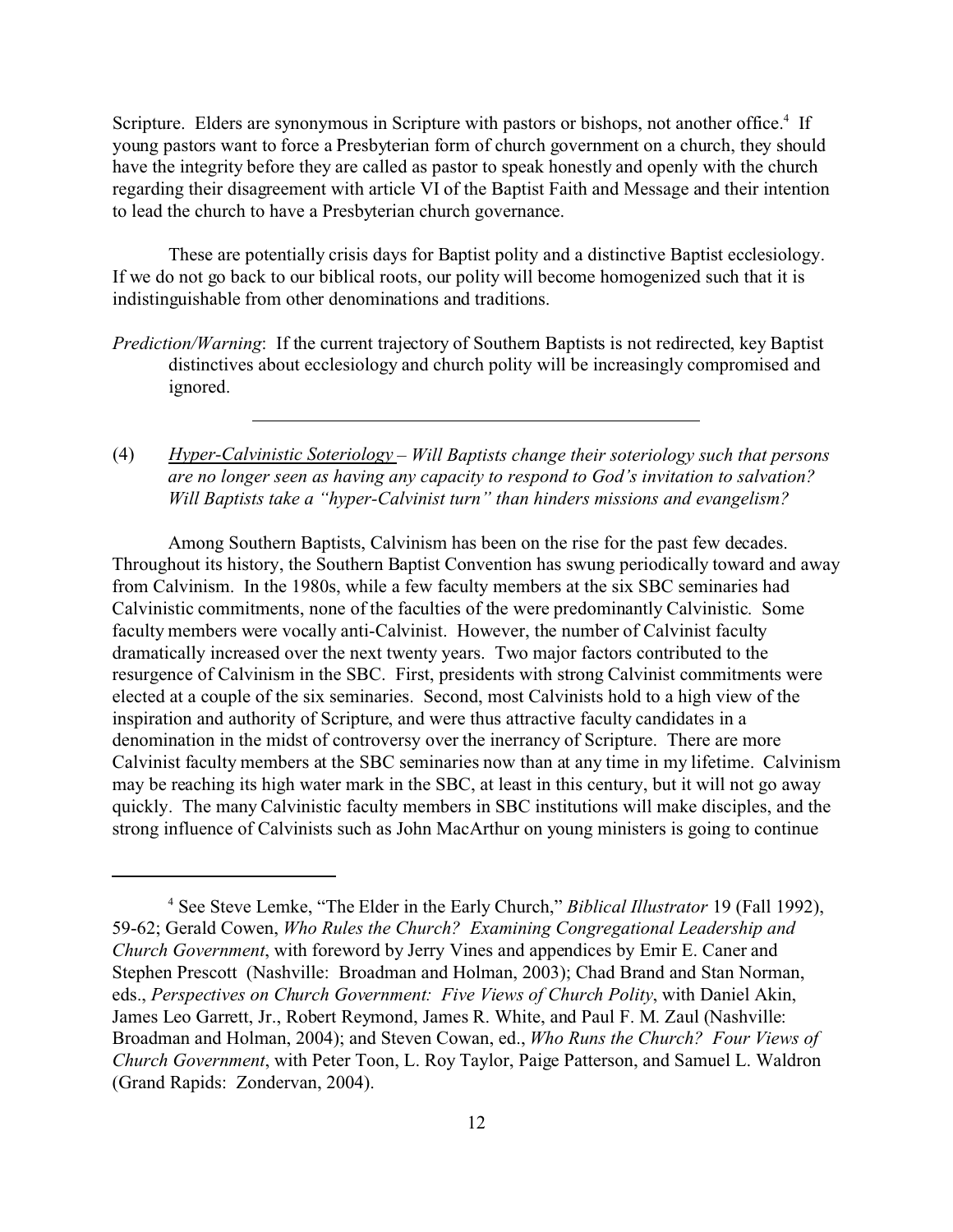for many years to come.

Now, I know that this issue of Calvinism is a very "hot" and sensitive topic, so before I address it I want to make several things very clear. First of all, Calvinism is a valid expression of the Christian faith and of the Baptist tradition. Its popularity has risen and fallen through history, and today it is a minority view in the Southern Baptist Convention. But it is a valid and important perspective within the Baptist tradition. For this reason, Dr. Kelley and I have brought more Calvinists to our NOBTS faculty than (to my knowledge) at any time in our institutional history. We did this because of their conservative theology, their academic excellence, and our desire for a balanced representation of perspectives on Baptist theology on our campus. Second, let me quickly acknowledge that there is not just one Calvinism, but many Calvinisms. If you'll allow me to oversimplify a bit, in the Southern Baptist Convention there are essentially two streams of Calvinism. One stream is what we might call hard hyper-Calvinism (often associated with the Founder's Movement), and the other is a softer baptistic Calvinism. I will be delineating these more clearly later, but for now my point is that it is with hyper-Calvinism that I have major concerns. Third, it is simply not the case that Calvinism does not have a long history in Southern Baptist life, as some have suggested.<sup>5</sup> Southern Baptist roots draw directly from the Particular Baptists and Regular Baptists who were Calvinist in orientation. Fourth, although I've not been a cheerleader for the resurgence of Calvinism in the SBC, Calvinism has indeed made valuable contributions to Southern Baptist life. It has probably offered a healthy counterbalance and a useful corrective to the somewhat Arminian tendencies in the revivalism and the church growth movement within the SBC. In particular, it has rightly reminded us we must never fall into the heresy that our actions or methods accomplish salvation. Calvinism has also reminded us that evangelism is not accomplished as the result of a magic formula from some church growth guru. No revival takes place by human means alone; it is God that gives the increase (1 Cor. 3:6). However, God has invited us to have the privilege of taking part in His harvest. So I want to be very clear that I am not challenging the validity of Calvinism within the Southern Baptist Convention.

Despite these positive contributions of Calvinism, however, there would appear to be a strong possibility that the Southern Baptist Convention may become embroiled in what I might whimsically refer to as the "battle of Geneva." We will be deciding in the next couple of decades what we're going to do with the resurgence of Calvinism in the Southern Baptist Convention. Pendulum swings are very common in human history, and there is always a danger of pendulums swinging too far in the opposite direction. Some questions we have to address are: "How far is the resurgence of Calvinism going to go in the SBC?" "What boundaries should there be when

<sup>&</sup>lt;sup>5</sup> Paul E. Robertson and Fisher Humphreys assert that "traditional Baptists are not Calvinists," and that "the first Baptists were not Calvinists." See Paul E. Robertson and Fisher Humphreys, *God So Loved the World: Traditional Baptists and Calvinism* (New Orleans: Insight Press, 2000), 2. These claims seem difficult to justify in light of the significant influence that Calvinists have had on Baptists through the years.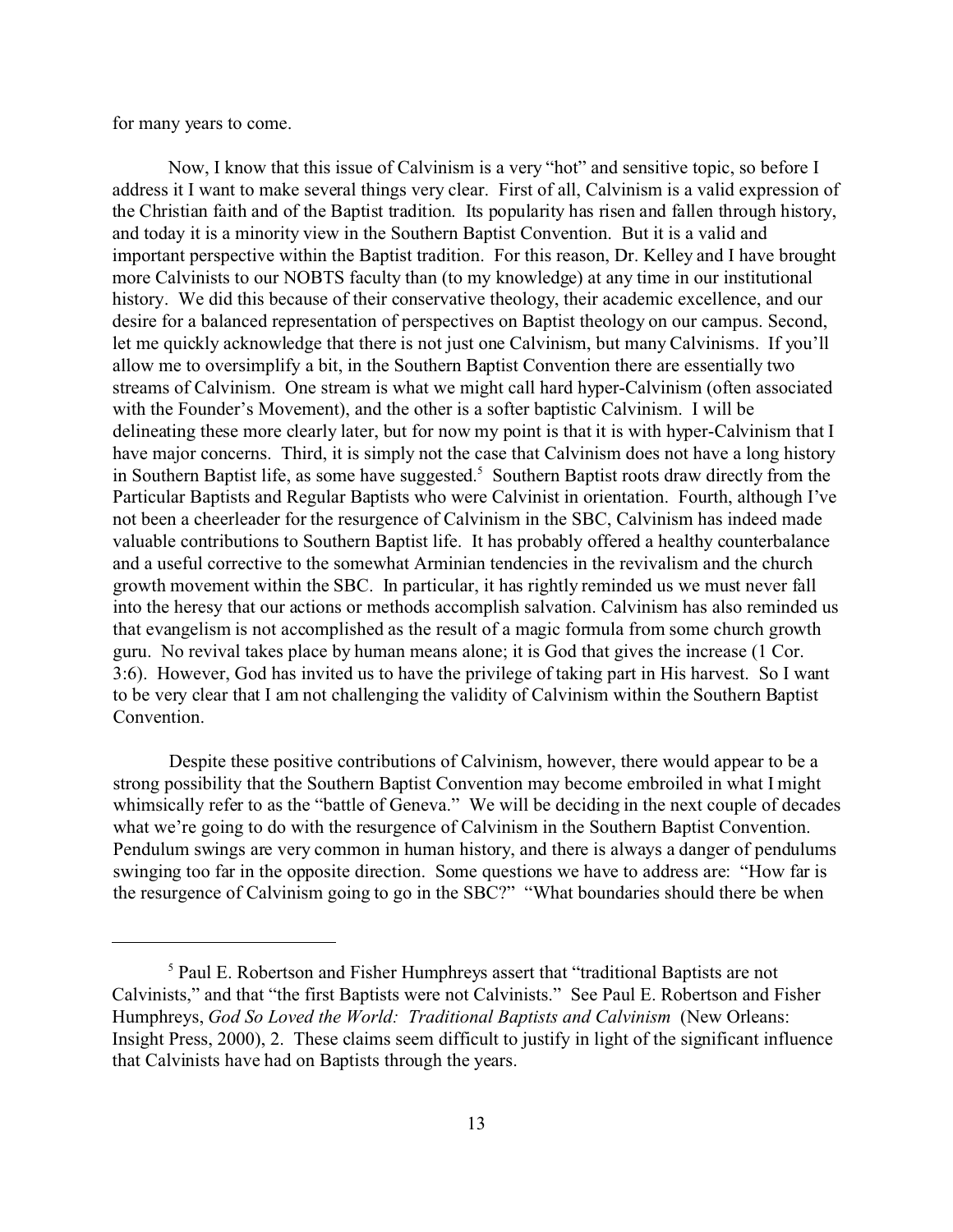the pendulum has swung too far in the opposite direction toward hyper-Calvinism?" "Will Baptist Calvinists distinguish themselves clearly and definitively from hyper-Calvinists?" "Will some varieties of Calvinism limit or hinder our evangelistic focus?" My concern is not primarily the status of Calvinism right now in Southern Baptist life, but what it could be twenty years from now if we continue on the current trajectory. Wise voices such as Adrian Rogers, Danny Akin, and Paige Patterson have warned about the dangers of unchecked hyper-Calvinism in the Southern Baptist Convention.<sup>6</sup> I believe that it is potentially the most explosive and divisive issue facing us in the near future. It has already been an issue that has split literally dozens of churches, and it holds the potential to split the entire Convention.

What is the difference between hyper-Calvinism and the more typical baptistic Calvinism? Timothy George, President of Beeson Seminary who is himself a Calvinist, has provided a helpful clue in contrasting the "TULIP" acronym of Synod of Dort hyper-Calvinism (although this popular acronym does not fully communicate the affirmation of that Synod) with a "ROSES" acronym of a softer version of Calvinism that is closer to what most Baptists believe.<sup>7</sup> TULIP, of course, stands for total depravity, unconditional election, limited atonement, irresistible grace, and perseverance of the saints. ROSES stands for radical depravity, overcoming grace, sovereign election, eternal life, and singular redemption. Each of these phrases moves away from the hard Calvinism represented in the TULIP. Compared with total depravity, *radical depravity* agrees that we can do nothing to save ourselves, but affirms that humans are not totally evil because we retain the image of God despite our fallenness. Compared with irresistible grace, *overcoming grace* (or effectual calling) affirms that God accomplishes salvation, but differs in that rather than salvation being a mechanical and deterministic process, it allows for human responsiveness to God's persistent wooing. In contrast to the double predestinarianism of unconditional election, *sovereign election* allows for a genuine human accountability to respond to God. The phrase "perseverance of the saints" might suggest that although we are saved by grace, we are kept by our good works. The phrase "Once saved, always saved" could suggest that we could claim Christ as Savior without making Him Lord of our lives. George prefers *eternal life* or eternal security to convey the scriptural truth of the

<sup>&</sup>lt;sup>6</sup> Adrian Rogers, "Predestined for Hell? Absolutely Not!," preached at Bellevue Baptist Church on August 23, 2003, available online from Love Worth Finding website at http://resources.christianity.com/ministries/lwf/main/talkInfo.jhtml?id=16068; Danny Akin, "The Danger of Loving a Theological System More than a Savior," chapel message delivered at Southern Baptist Theological Seminary on September 17, 2002, available online at http://www.sebts.edu/president/resources/viewResource.cfm?ResourceID=63&CategoryID=114; and Paige Patterson, "Evangelism and the Sovereignty of God," The Gurney Lectures on Evangelism at New Orleans Baptist Theological Seminary, delivered March 2-4, 2004, available online at http://www.nobts.edu/Chapel/Archives/Spring2004.html.

<sup>7</sup> Timothy George, *Amazing Grace: God's Initiative – Our Response* (Nashville: Lifeway, 2000), 71-83.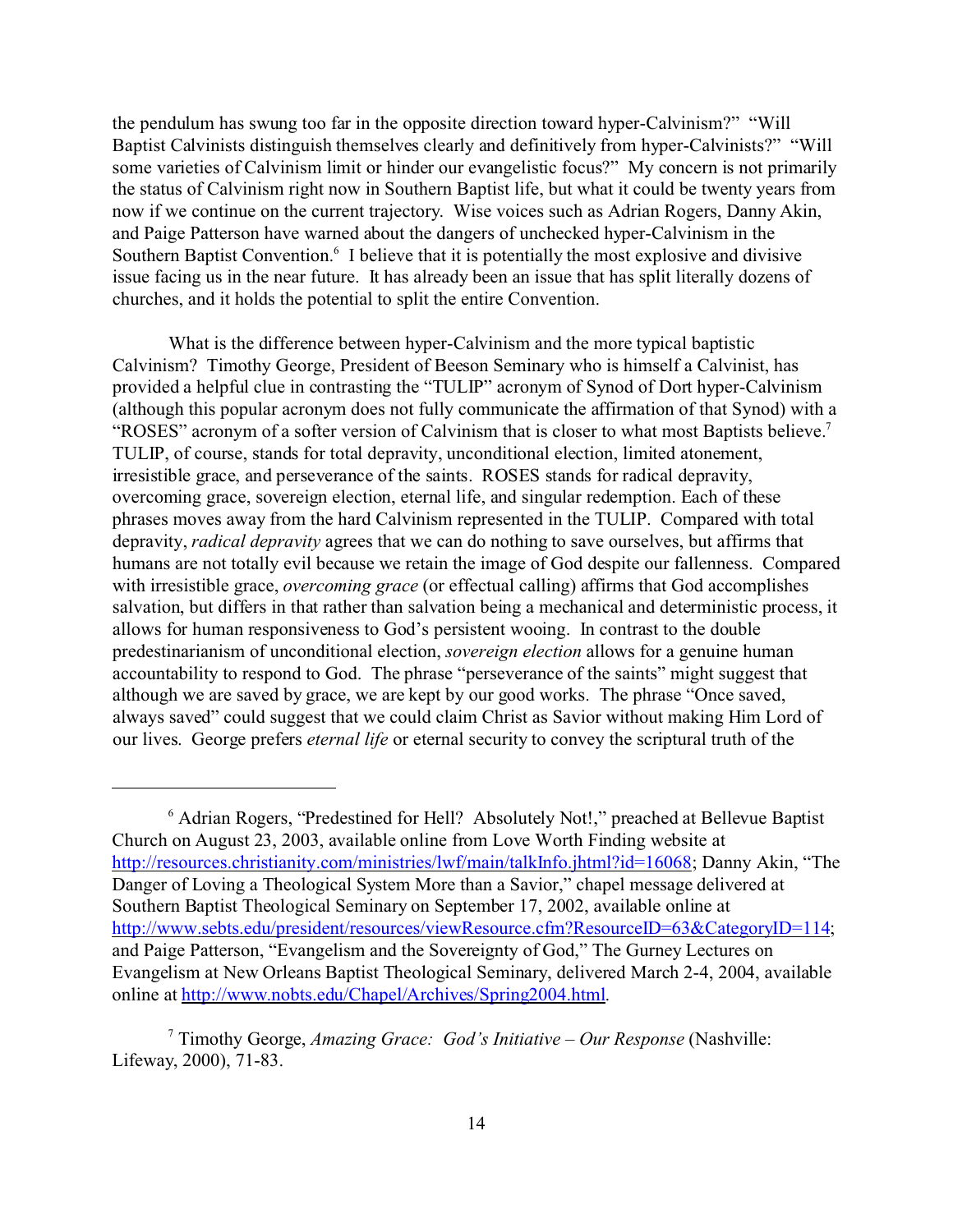assurance of the believer. Finally, unlike limited atonement, *singular redemption* communicates that Jesus' death was sufficient to save everyone but is efficient only for those who repent and believe.

I think that most Baptists come out to be about two and a half point Calvinists (as do I), although hyper-Calvinists would probably not like the way we count the points. We usually affirm *total depravity*, although often not in the same sense that Dortian Calvinists intend. While affirming the sinfulness of all mankind, most Baptists usually see some role for human response or "point of addressibility," along the lines of Romans 1 and 2. *Unconditional election* is largely affirmed by Baptists, again with some adjustments. While Baptists believe that salvation is wholly from God, they also believe that in the economy of God's salvation He has chosen for human response to be prerequisite to actualizing salvation. Most Baptists view *limited atonement* as the least scriptural of the five affirmations, and this doctrine is rejected by most Baptists, except in a merely functional sense that Christ's atonement is sufficient for all, but actualized only by the elect. *Irresistible grace* is also flatly denied by most Baptists, except for the affirmation that salvation is through grace alone. All Southern Baptists, however, affirm *perseverance of the saints*.

While Calvinistic perspectives have a long history in Baptist life and Southern Baptists have always tolerated five-point Calvinism as a legitimate position within Baptist life, I do not believe that the majority of the Southern Baptist Convention will ever embrace or require five point Calvinism. If most Baptists really are between two and three point Calvinists, there are countervailing forces in the SBC which constitute a limit factor on Calvinism in the convention.

In a discussion that might be as astonishing to most Southern Baptists in the pew as to deny the virgin birth, a Southern Baptist seminary recently printed in one of its publications a debate between three of its faculty members about whether or not it is unbiblical for churches to have an invitation for the lost to be saved at the end of the worship service.<sup>8</sup> Just the fact that there was some question about this long-standing evangelistic tradition was troubling enough for me. Jim Elliff argued that "it is my contention that our use of the altar call and the accouterment of a 'sinner's prayer' is a sign of our lack of trust in God."<sup>9</sup> Elliff claimed that "there is no

<sup>8</sup> The three articles were printed under the heading of "Walking the Aisle," in *Heartland* (Summer 1999):1, 4-9, a publication of Midwestern Baptist Theological Seminary. The three articles were "Closing with Christ," by Jim Elliff, which argued that altar calls were unbiblical; "Rescuing the Perishing," by Ken Keathley, which argued that invitations were biblical and appropriate, and "Kairos and the 'Altar Call'," by Mark Coppenger, which allowed for some limited use of altar calls.

<sup>&</sup>lt;sup>9</sup> Elliff, "Closing with Christ," 6. Keathley more than adequately refutes these claims with biblical evidence in "Rescusing the Perishing," 4-5; c.f. Ken Keathley, "Rescue the Perishing: A Defense of Giving Invitations," *Journal for Baptist Theology and Ministry* vol. 1, no. 1 (Spring 2003):4-16, available online in a .pdf file at the website for the Baptist Center for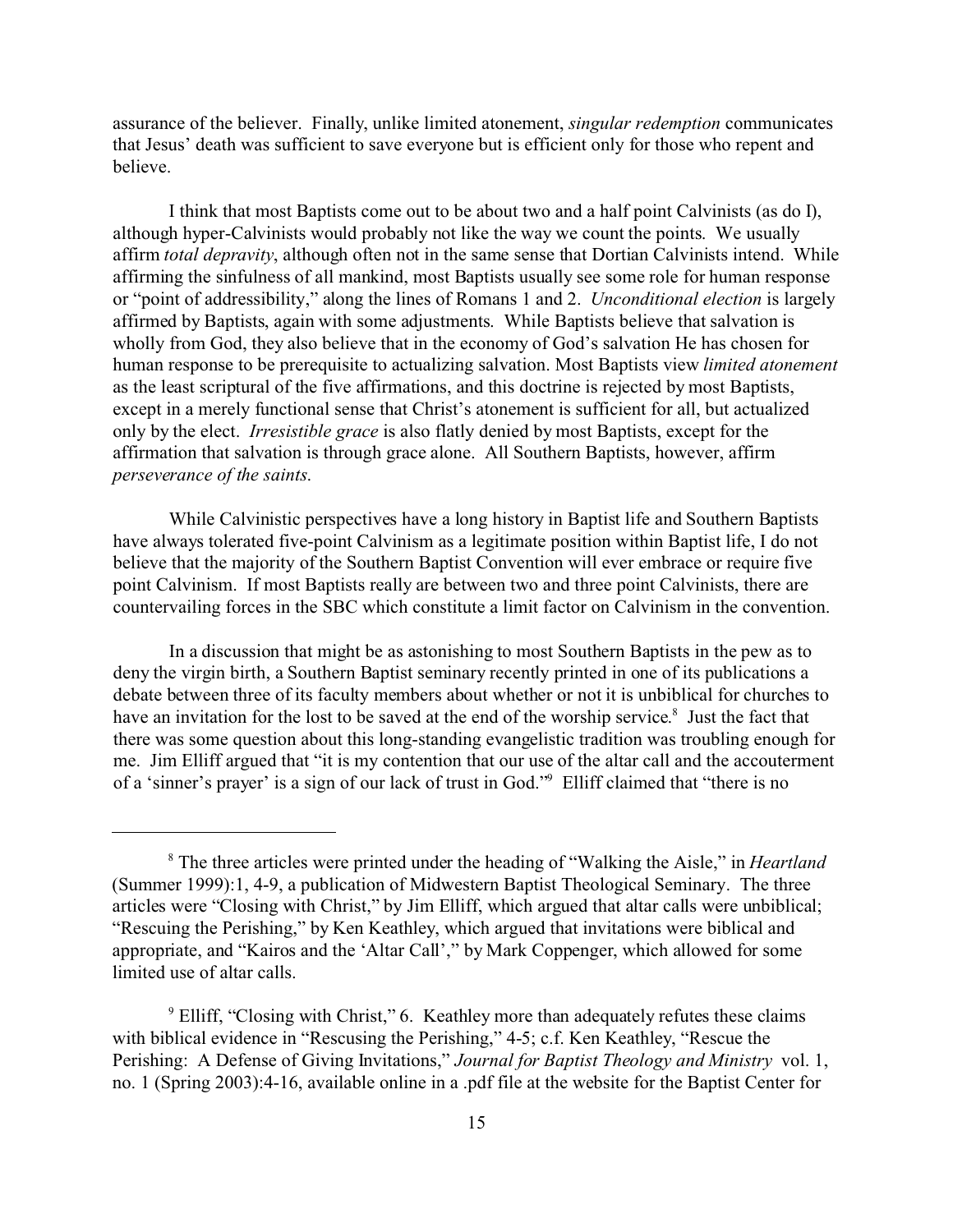biblical precedent or command regarding a public altar call," but was an invention of Charles Finney, and that "the sad truth is that it [the sinner's prayer] is not found anywhere but in the back of evangelistic booklets."<sup>10</sup> Elliff further questions the practice of pastors who would share Scripture verses about assurance of salvation with new believers, or to present them to the church publicly for baptism, because Elliff believes that the majority of these would-be converts are probably not genuinely saved.<sup>11</sup>

I find these suggestions illogical and unbiblical. While we should always guard against excesses of revivalism or emotional manipulation which might lead some into mere emotional response that lacks any real commitment, we should be eager to accept even a thief on a cross into the Kingdom. Even C. H. Spurgeon complained that some of his fellow Calvinists seemed "half afraid that perhaps some may overstep the bounds of election and get saved who should not be," and claimed that "there will be more in heaven than we expect to see there by a long way."<sup>12</sup>

Beyond theological discussions about soteriology, it will be interesting to study the impact of high Calvinism on evangelistic efforts. While we all know five point Calvinists who are effective evangelists and missionaries, it is a common intuition that those with a theology of hard Calvinism are not apt to be as evangelistic as others. Certainly, this was the case with the hyper-Calvinists who discouraged William Carey from going to India as a missionary on the grounds that if God wanted to save the heathen He would do so Himself without human assistance. But apart from intuitions and anecdotal stories, is there any evidence that a hard Calvinist theology might negatively impact evangelism?

A New Orleans Seminary faculty colleague and myself compared the baptisms, worship attendance, and membership patterns of 233 Southern Baptist Churches self-identified as Founder's Fellowship-friendly churches (as listed on the Founder's Fellowship website). The study produced startling results. Founder's Fellowship churches had considerably fewer baptisms, smaller congregations, more declining membership than the average Southern Baptist Church. In 2004, not a single one of the 233 self-identified Founder's Fellowship Southern Baptist Churches had 40 or more baptisms. Their baptism to member ratio was 1:62; it was 1:42 in the rest of the Southern Baptist Convention (which is the worst in our history). Nearly a fourth

<sup>10</sup> Elliff, "Closing with Christ," 7.

 $11$  Ibid.

Theology and Ministry of New Orleans Baptist Theological Seminary at http://baptistcenter.com/Journal%20Articles/Spr%202003/02%20Rescuing%20the%20Perishing %20-%20Spr%202003.pdf.

<sup>12</sup> C. H. Spurgeon, *Tabernacle Pulpit*, vo. XVII, p. 449, and XII, p. 477, cited in Timothy George, *Amazing Grace*, 77.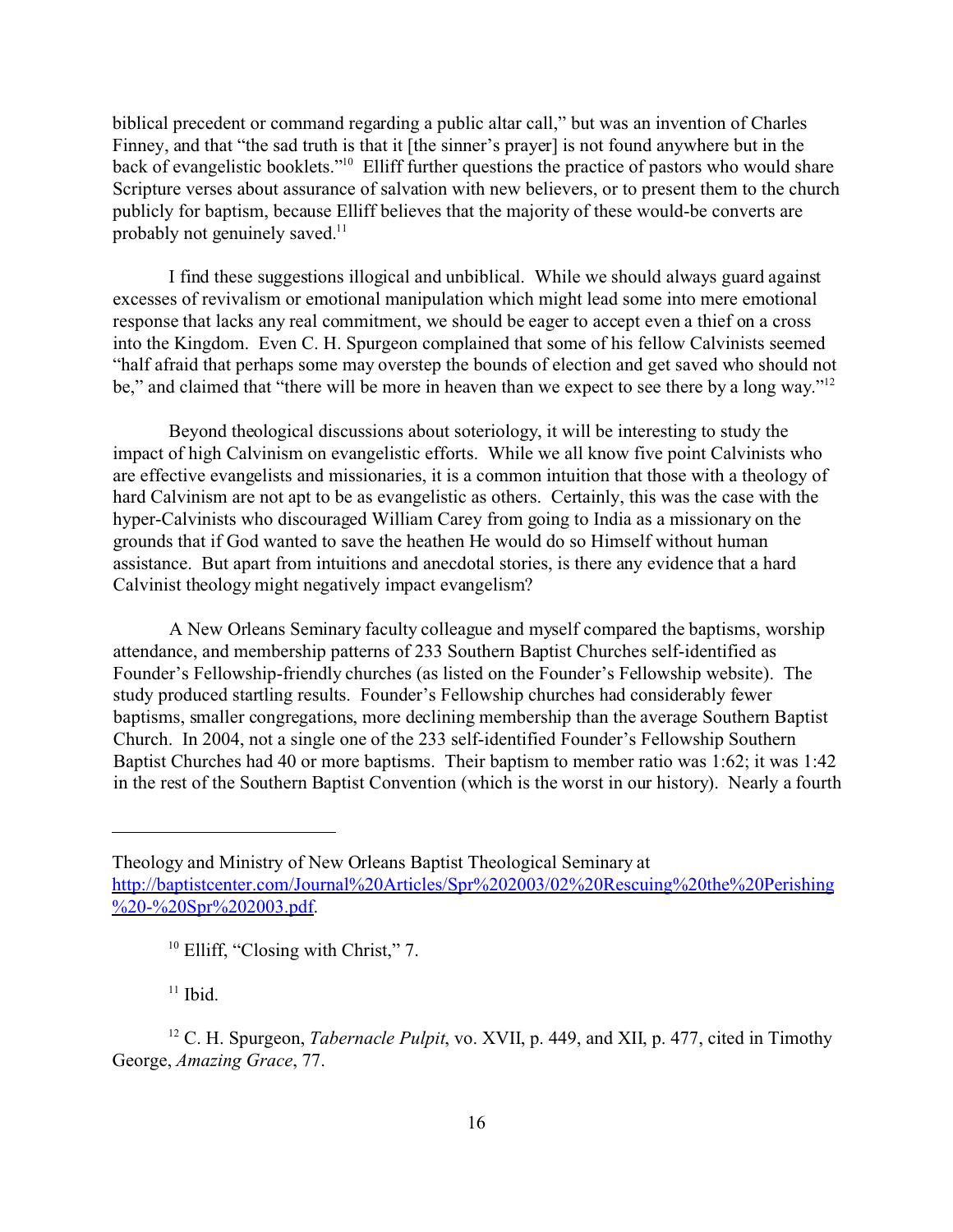of the Founder's Fellowship churches had no baptisms at all in 2004, just over 60 percent had fewer than five baptisms, and over 80 percent of the Founder's Fellowship churches had fewer than 10 baptisms in  $2004.<sup>13</sup>$ 

The Southern Baptist churches associated with the Founder's Fellowship also tended to be smaller than the average Southern Baptist church. Only eleven of the 233 churches had more than 1,000 members in 2004, and only one had regular worship attendance of 1,000 or more. Over 42 percent of the Founder's Fellowship churches had 100 or fewer members, and over 60 percent had 200 or fewer members. In the Southern Baptist Convention as a whole, 24 percent of the churches are smaller than 100 members and 46 percent have 200 or fewer members. So nearly twice as many Founder's Fellowship churches had 100 or fewer members than churches in the Southern Baptist Convention as a whole, and about 25 percent more of the Founder's Fellowship churches had 200 or fewer members than the typical Southern Baptist Church. The Founder's Fellowship churches were not only smaller, but they were more likely to be plateaued or declining than most Southern Baptist churches. Over 79 percent of the Founder's Fellowship churches were plateaued or declining, 10 percent more than the typical Southern Baptist church.

So, does the fact that someone has hard Calvinist theology *necessarily* mean that he is not evangelistic? Of course not. Some of the most effective evangelists in Christian history – George Whitefield, Jonathan Edwards, and D. James Kennedy, were Calvinists. But do churches who emphasize hard Calvinist theology *tend* to be less evangelistic? Look at the hard evidence and you be the judge!

The newest generation of Southern Baptist ministers is the most Calvinist we have had in several generations. Will most of them remain modestly Calvinistic, or will they continue moving toward hyper-Calvinism? If this generation of ministers moves significantly toward hyper-Calvinism, what will Southern Baptist missions and evangelism be like in a few decades? Will we be more passionately evangelistic, or less so? My concern is that Southern Baptists could suffer decline in our evangelism and missions due to overzealous and misinformed application of Calvinistic theology.

*Prediction/Warning: The resurgence of Calvinism will slow over the next few decades, but will exert a stronger influence on the SBC in the future than has been the case in many years.*

<sup>&</sup>lt;sup>13</sup> These numbers compare the most recent Founder's Fellowship affiliated church numbers as recorded in the SBC statistics in 2004. The most recent complete figures for all SBC churches is 2003. However, lest anyone worry that this makes these comparisons unfair, or an "apples to oranges" comparison, please note that baptisms in the SBC were up in 2004 from 2003. Therefore, when the total SBC figures from 2004 are released, the numbers will make the Founder's Fellowship churches to be even less evangelistic, not better.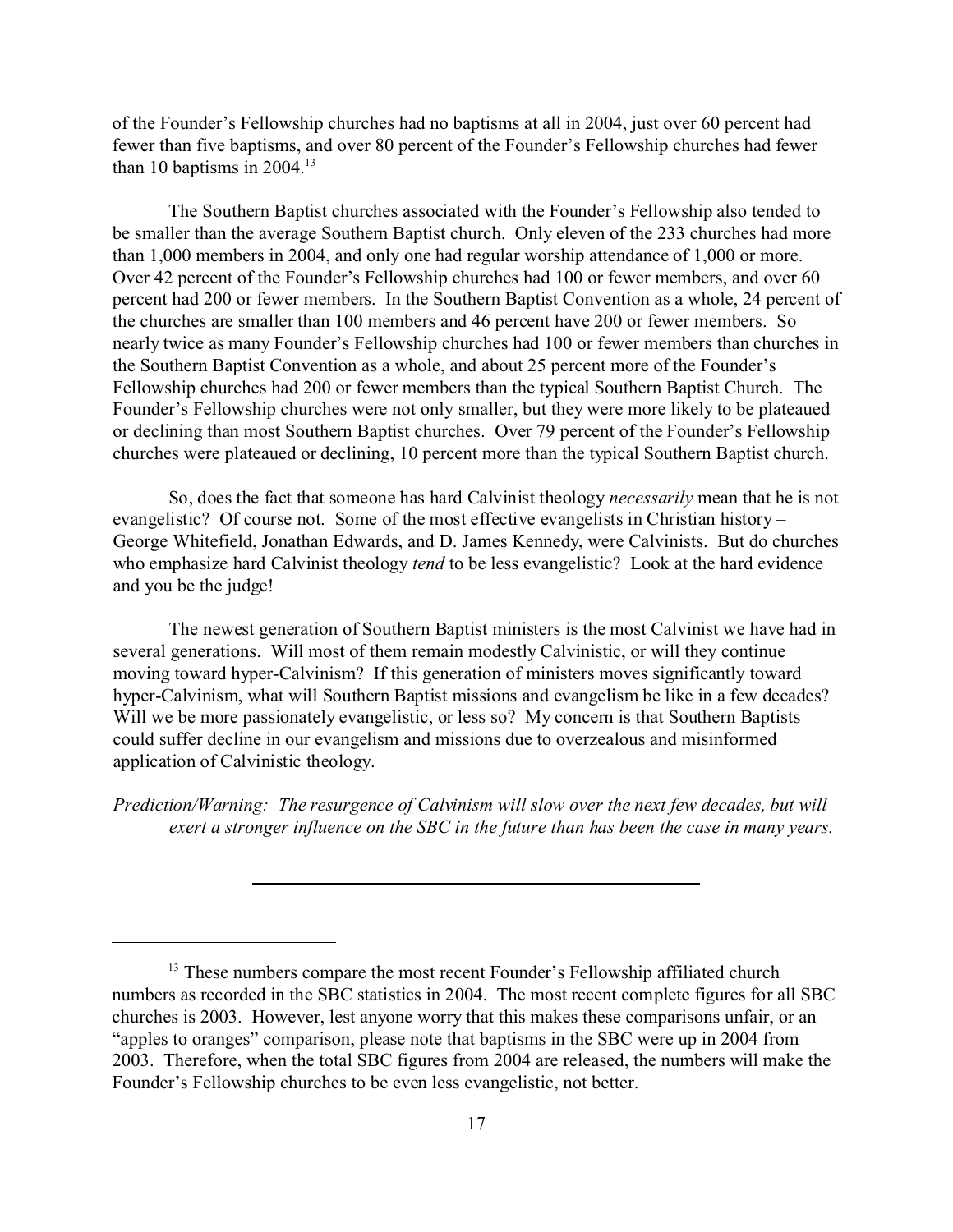(5) *Denominational Identity* – *Can Southern Baptists survive as a denomination in what is often depicted as a "post-denominational era"? What does the future hold for Southern Baptists in a day when denominational name brand loyalty is at an all-time low? How will traditional Baptist entities such as Lifeway and NAMB intersect with the emerging church movement? Will the Cooperative Program survive?* 

We appear to be in a period in which there is a sense of disconnect between churches and the entities of the convention. This is not intentional, but the convention agencies just don't seem to be connecting with local churches or their members. This disillusionment is evidenced in many ways. The prominence of aging, gray-haired attendees and the paucity of young ministers attending the annual SBC conventions has become so obvious that it is undeniable. The cooperation between Baptist state conventions with NAMB and the IMB has not always gone smoothly. Many churches have moved away from using Lifeway materials for Bible study and discipleship. Small churches, which still make up the overwhelming majority of SBC churches, have begun to view megachurches in a way not dissimilar to how small business owners in small towns viewed a new Walmart superstore moving into their town. In this day of megachurches, we may easily forget that just about 7,000 of our 43,000 SBC churches run more than 200 in Sunday morning worship, so 85 percent of our churches have less than 200 in weekly worship attendance. These smaller churches are feeling increasingly disenfranchised and have a perception (rightly or wrongly) that they are neglected by the convention.

The decline in inflation-adjusted Cooperative Program giving is one of the most crucial marks of the disconnect between church and convention. The SBC Funding Study Committee reported <sup>14</sup> that although total receipts of SBC churches had doubled between 1987 and 2001, an increase of 108 percent (from \$4.2 billion to 8.9 billion), Cooperative Program giving increased just 47 percent over that period. Churches gave between 10 and 11 percent to the Cooperative Program for the 50 years leading up to the 1980s, during which it began to decline. Over the past few years Cooperative Program giving by churches has plunged by a third from 7.85 percent to 5.3 percent. To those of us for whom the Cooperative Program is a lifeline, this is a serious issue.<sup>15</sup> Some seem to be moving toward the old "society" approach by encouraging direct giving outside of the Cooperative Program. There has been considerable anxiety on a number of fronts

<sup>&</sup>lt;sup>14</sup> "Report of the SBC Funding Committee," available online at http://www.baptist2baptist.net/b2barticle.asp?ID=274.

<sup>&</sup>lt;sup>15</sup> At New Orleans Baptist Theological Seminary, for example, the Cooperative Program in 1991 provided \$146.58 per credit hour for Southern Baptist students, while the students paid \$37.92 per credit hour. In 2002-2003, the Cooperative Program support had gone down to \$131.61 per credit hour, while students paid \$91.33 per credit hour. In the 1970s, the Cooperative Program provided over 70 percent of the seminary's budget; it now provides less than 50 percent. Student tuition has increased from under \$10 per credit hour in 1975 to over \$130 per credit hour in 2004, an increase of 1,300 percent!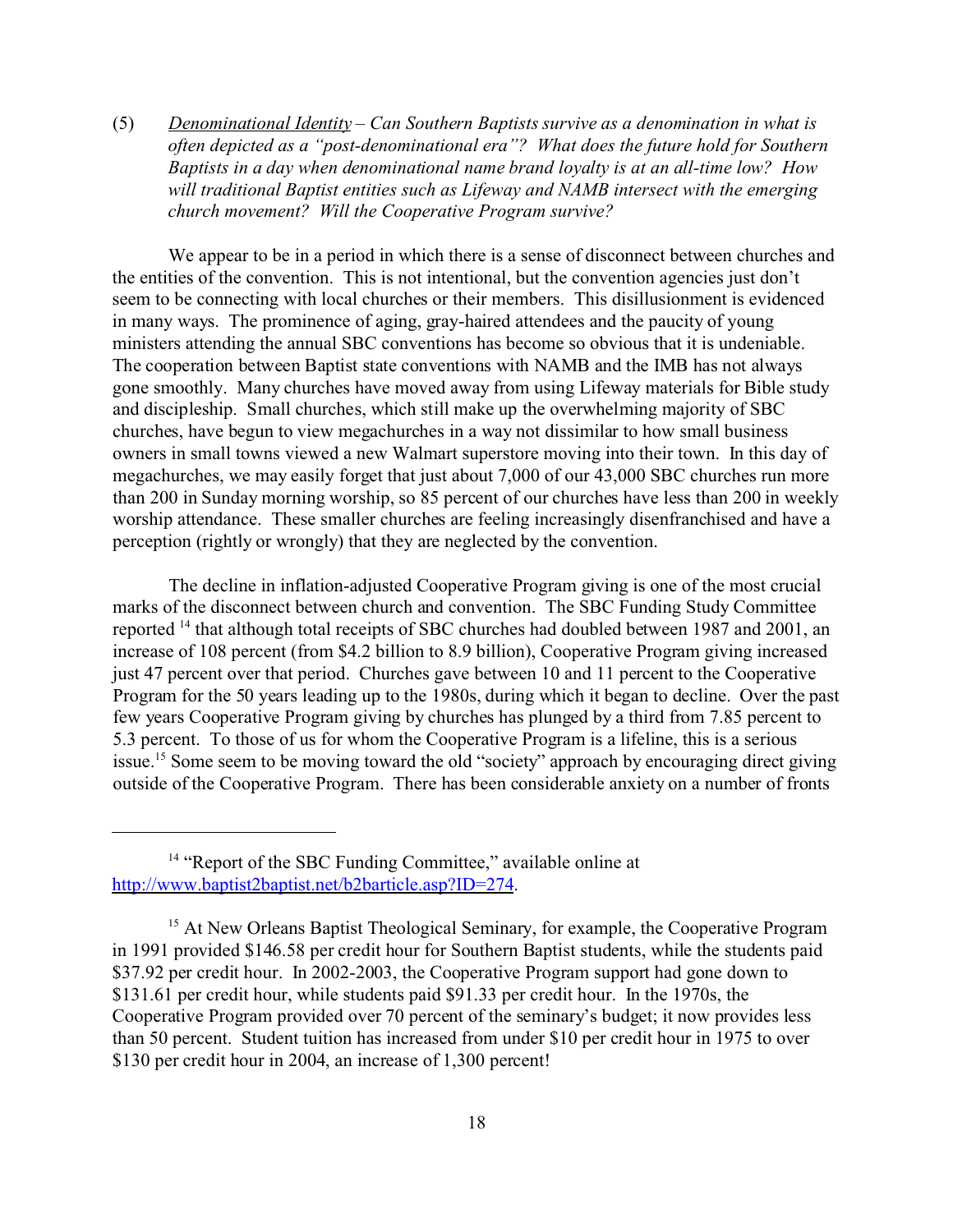about IMB representatives soliciting funds directly rather than supporting giving through the Cooperative Program. Only the future will tell whether Southern Baptists are going to revert back to the old "society" method of funding, or if we going to unite our giving through the Cooperative Program.<sup>16</sup>

Many Baptists have the perception that the convention is moving toward a more centralized power structure, and they don't like it.<sup>17</sup> There is always a danger of convention executives and staff forgetting that they exist not to direct the churches of the SBC but to serve them. The close ties of loyalty that once bound local churches to convention entities are no

<sup>17</sup> These concerns are expressed articulately in Charles S. Kelley, Jr., "The Baptist Way: A Personal Perspective," a Convocation address at New Orleans Baptist Theological Seminary delivered on September 4, 2003, available online with a PowerPoint presentation at http://baptistcenter.com/BCTM%20Articles%20and%20Essays.htm on the Baptist Center for Theology and Ministry website. For a response favoring increased centralization in the SBC, see David Hankins, "The Relation of the Southern Baptist Convention to Its Entities: A Response to Charles Kelley's *The Baptist Way*," at the "Baptist2Baptist" website of the Southern Baptist Convention at http://www.sbc.net/redirect.asp?url=http://www.baptist2baptist.net. For two responses to Hankin's paper, see Ken Keathley and Lloyd Harsch, "A Program of Cooperation: A Rejoinder to David Hankins' Paper," at the Baptist Center for Theology and Ministry website at http://baptistcenter.com/BCTM%20Articles%20and%20Essays.htm, and Ergun Mehmet Caner, "Voices from the Past, Voice for the Pew: History of the Support for the Direct Linkage between Trustees and the SBC Churches," *Journal for Baptist Theology and Ministry,* vol. 2, no. 1 (Spring 2004): 6-21; available online at

http://baptistcenter.com/BCTM%20Journal%20-%20Spring%202004.htm.

For one example of a possible step toward centralization, representatives of the SBC Executive Committee considered closing or dramatically changing Midwestern Seminary a couple of years ago. The Executive Committee representatives met with the Midwestern Seminary President and a couple of their trustees. When asked what would be done if the Midwestern Seminary trustees did not agree with the committee's suggestion, the Executive Committee representatives reportedly threatened that since the MWBTS had rmade the SBC the sole member of its corporation, as requested by the Executive Committee, the Executive Committee would simply ask the Convention to replace the entire Midwestern Trustee Board with people who would agree with the suggestion. While this action did not go forward, even the threat of such action reminds one more of a hierarchical organization headed by a CEO or a Pope than by the free church tradition of Southern Baptists. See Don Hinkle, "Time to Tell Missouri Baptists about Midwestern Debate," *The Pathway* (July 29, 2003), 4-5, available at *The Pathway* (journal of the Missouri Baptist Convention) at

http://www.mobaptist.org/thepathway/-1999989059/-1999943078.htm.

<sup>&</sup>lt;sup>16</sup> See Charles S. Kelley, Jr., "Roots of a Dilemma: SBC Entities and the Cooperative Program," *Journal for Baptist Theology and Ministry,* vol. 1, no. 1 (Spring 2003): 27-46; available online at http://baptistcenter.com/BCTM%20Journal%20-%20Spring%202003.htm.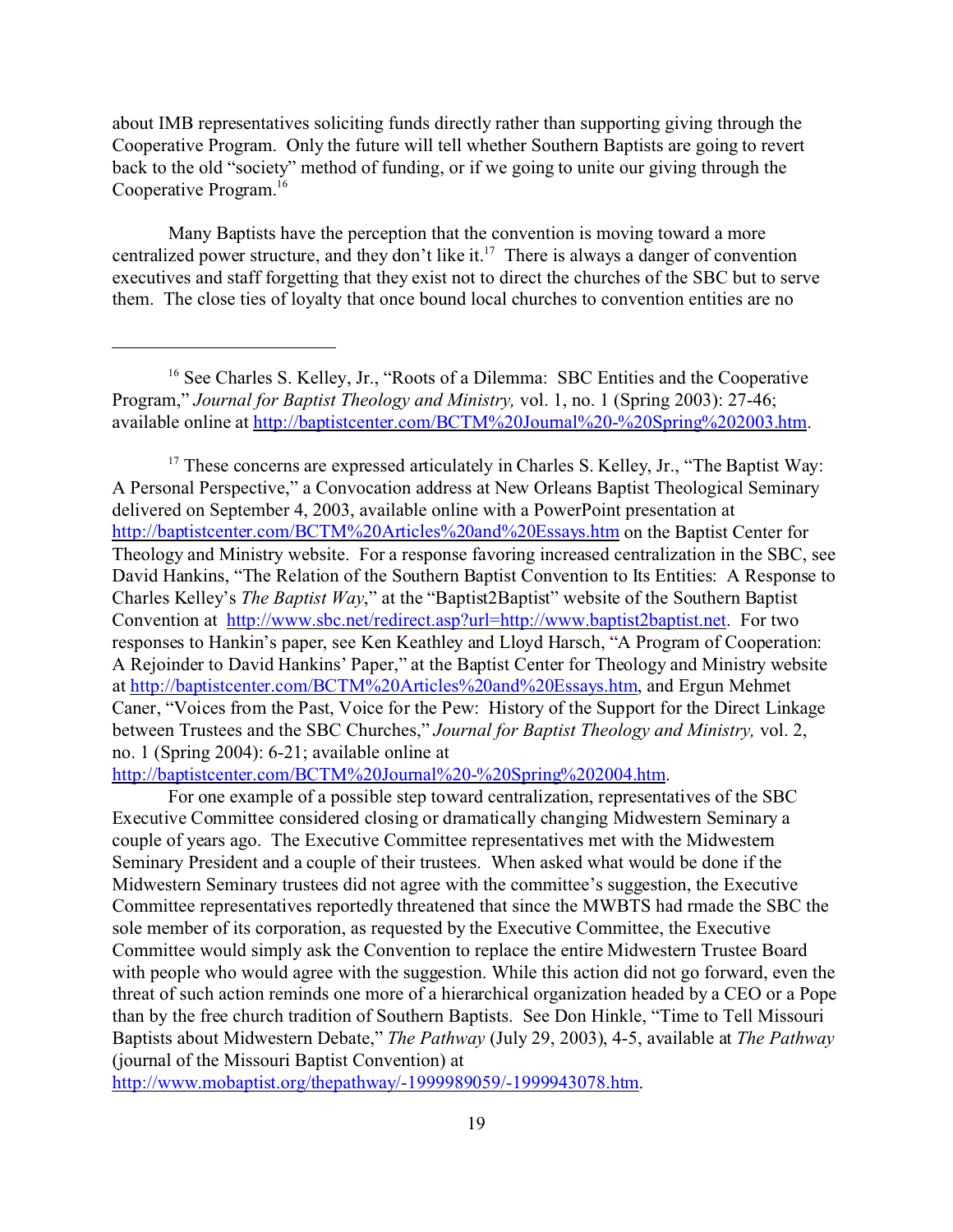longer as close as they once were. Attendance at national, state, and associational meetings is dwindling. Many of the larger churches rarely participate in meetings and activities sponsored by the local association and the state Baptist convention.

In the past, we looked to our denominational leaders, mission agencies, and publishing house for our ideas, programs, and materials. Now convention leaders are seen by some as bureaucrats out of touch with local church life. This is the first generation in which 1<sup>st</sup> John, 2<sup>nd</sup> John, and 3<sup>rd</sup> John have had more impact on Southern Baptists than have our denominational leaders and denominational publishing house (I refer, of course, to John MacArthur, John Piper, and John Maxwell). Rick Warren's Purpose-Driven Church, Purpose-Driven Life, and 40 Days of Purpose have had more impact on the lives of the people in many churches than anything published by Lifeway Christian Resources. The point is not that Lifeway may not produce great materials; the point is that Southern Baptist churches are increasingly looking outside the namebrand identity of traditional denominational channels to find alternative materials and ideas that meet their needs.

Much to his credit, Dr. Jimmy Draper, President of Lifeway Christian Resources, has actively engaged the leaders of the Emerging Church Movement. His well-circulated article, "Is the Southern Baptist Convention a Frog in the Kettle?" resonated with many Baptists. <sup>18</sup> Draper was sensitive to the fact that younger leaders in the SBC have been asking, "Is there a place for me at the table in the SBC?" Draper has been one of a few SBC leaders who have consciously and intentionally reached out to a younger generation of leaders, and this is a crucial step in passing the baton of leadership to the next generation.

Perhaps the demise of denominations has been greatly exaggerated. In a new book out this year entitled *Chasing Down a Rumor: The Death of Mainline Denominations*, authors Robert Bacher and Kenneth Inskeep present statistical evidence that proclamations of the beginning of the post-denominational era may be premature.<sup>19</sup> As a staunch denominationalist, I

<sup>&</sup>lt;sup>18</sup> Jimmy Draper, "Is the Southern Baptist Convention a Frog in the Kettle?" available online at the Lifeway Christian Resources website along with other materials and an endorsement in Trennis Henderson, "Draper's 'Frog' Campaign Deserves Support, " available at http://www.lifeway.com/lwc/article\_main\_page/0,1703,A%253D159346%2526M%253D150032 ,00.html. For more reflection on this subject, see Ed Stetzer, "What Will It Take to Bring Young Leaders Back?" available online at the Lifeway Christian Resources website at http://www.lifeway.com/lwc/article\_main\_page/0,1703,A%253D159734%2526M%253D150032 ,00.html, and Stetzer's "The Missional Nature of the Church and the Future of Southern Baptist Convention Churches," a paper delivered February 12, 2005 at the Baptist Center for Theology and Ministry conference on "The Mission of Today's Church."

<sup>19</sup> Robert Bacher and Kenneth Inskeep, *Chasing Down a Rumor: The Death of Mainline Denominations* (Minneapolis: Fortress, 2005). Although primarily addressing mainline denominations, most of the book's findings are applicable to the issues surrounding the Southern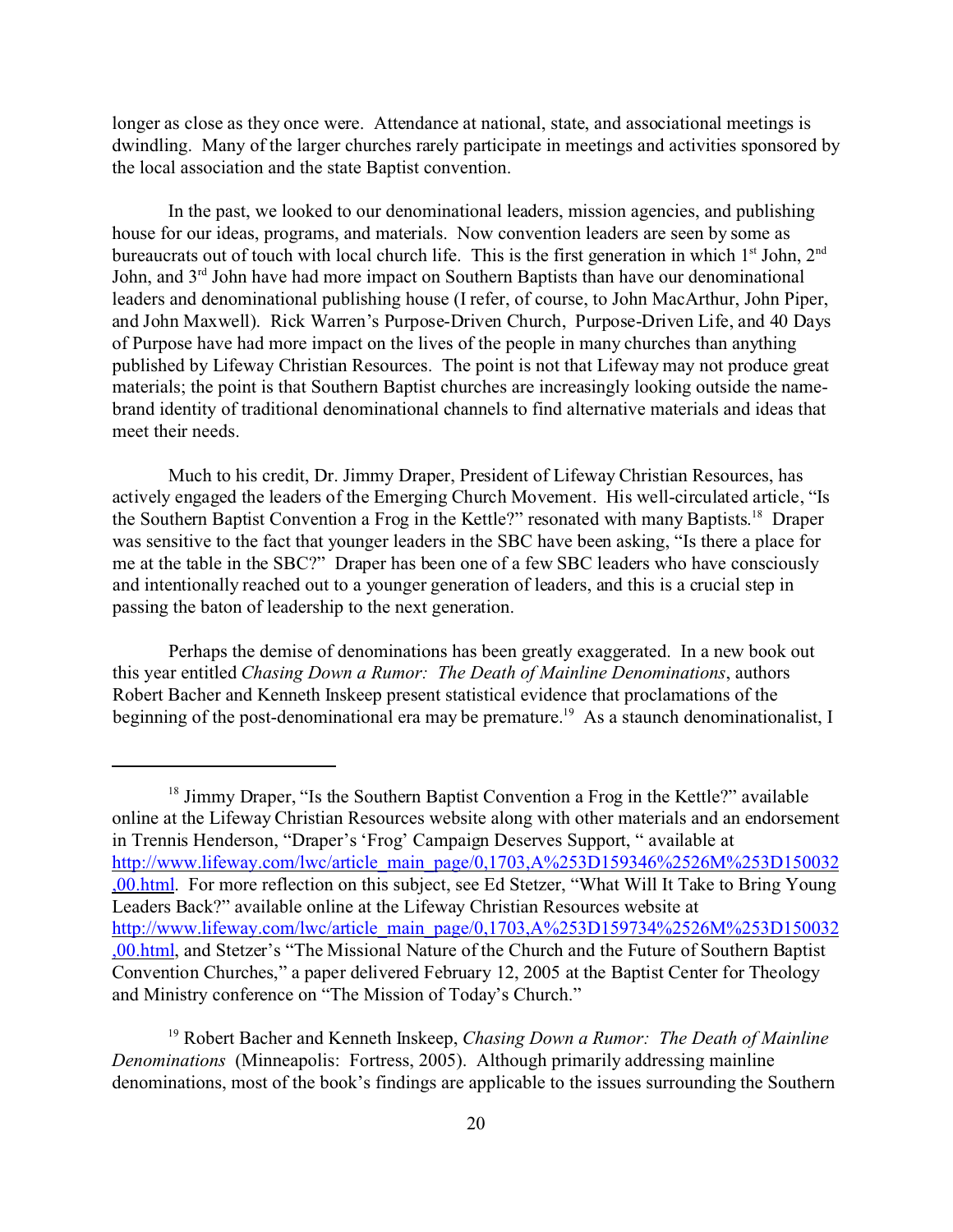find so-called nondenominationalists to be rather curious. If I were in a church with a hierarchical structure, perhaps I could appreciate the denominational/nondenominational distinction more fully. However, since Southern Baptist polity is in the free church tradition, it is difficult to see much difference between a free church denomination and a nondenominational denomination. Every local Southern Baptist church has maximal freedom in all its decisions, without any necessity of responding to the direction of convention officers. I call them "nondenominational denominations" because they seem to have all the characteristics of a free church denomination – a funding mechanism for missions, Christian colleges and seminaries, publishing houses, regional and national meetings and events, benevolence and social agencies, etc. So, to utilize the old saw, "If it walks like a denomination, and quacks like a denomination, perhaps it really is a denomination." However, Southern Baptist leaders have much to do if they are going to reconnect with local churches and individual Baptists.

*Prediction/Warning: Without a course correction in which SBC entities earn again the respect and confidence of Southern Baptists, other evangelical groups will fill the void left by a disconnection between individual Baptists (and their local churches) with the SBC. The day is over that Baptists will use an approach just because of denominational name brand identity.* 

(6) *Evangelistic Fervor* – *Are going to revive our focus on evangelism, or we going to go into decline like most other denominations? Are we going to continue on the plateau of baptisms that we have been on for the past half a century, or are we going to refocus on evangelism again?*

Perhaps my greatest concern about the future of the Southern Baptist Convention is whether or not we can recover our evangelistic fervor. We love to talk about evangelism, design programs about evangelism, have conferences about evangelism, and everything else except really doing evangelism. The Southern Baptist Convention had an amazing spiral of additions by baptism in the first half of the nineteenth century. Our increase in baptisms was capped by a dramatic vision that Southern Baptists dreamed and enacted in the 1950s called "A Million More in '54." Baptisms in SBC churches exploded from about 100,000 in 1900 to over 400,000 after 1954. Between 1900 and 1960, United States population increased 137 percent, but SBC church

Baptist Convention as a denomination. The authors discuss four foundational claims associated with "The Rumor," and then examine six versions of "The Rumor." I do not accept all of their conclusions, but they do offer food for thought for those who believe we have already entered the post-denominational era, and offer food for thought for those who desire reform and renewal within denominational life.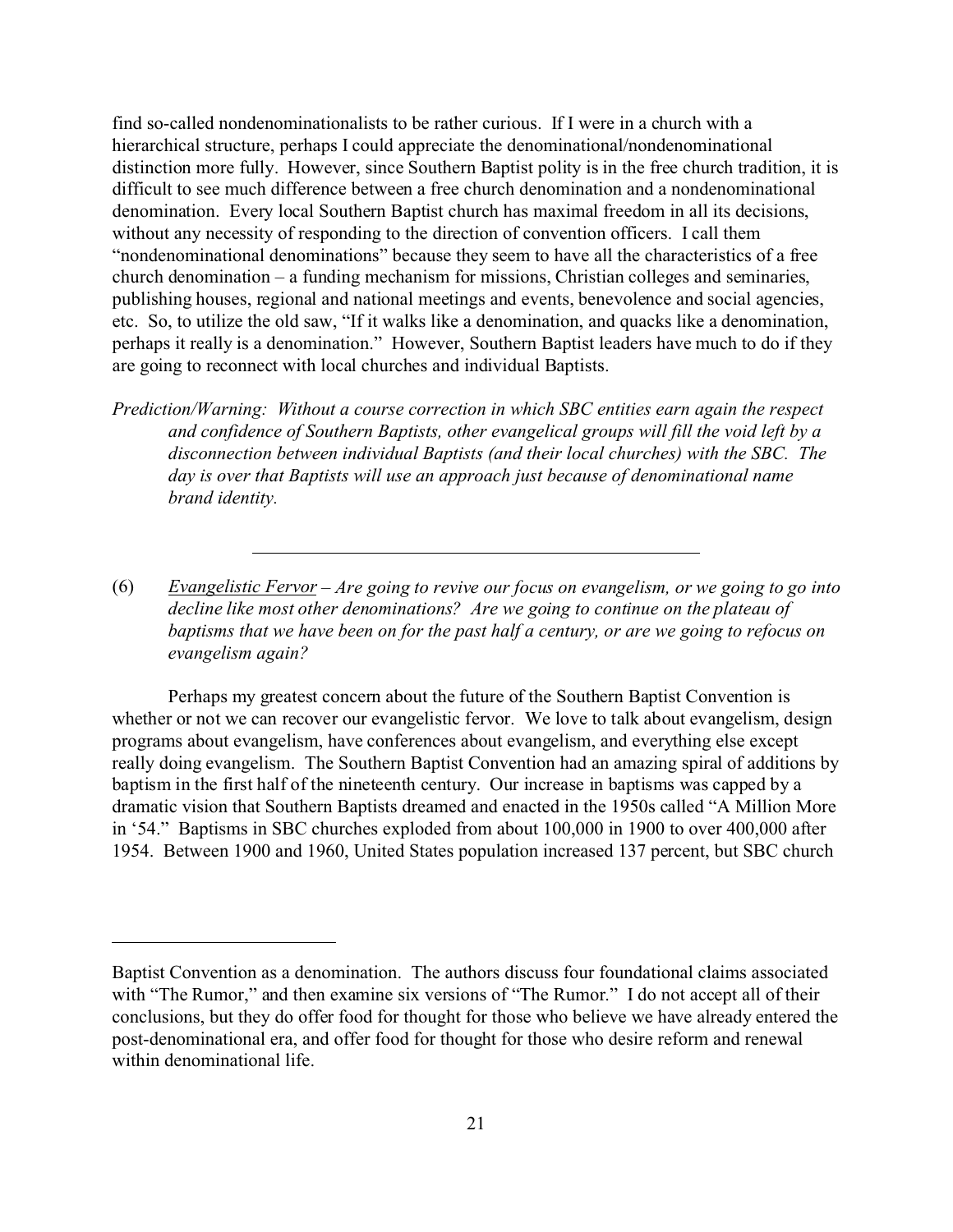membership increased 487 percent.<sup>20</sup>

Sadly, in the half century since A Million More in '54, baptisms in Southern Baptist Churches have not increased significantly. There were fewer baptisms in 2004 than in 1954. In the last fifty years, our churches have increased significantly in every key area except baptisms. We have over 13,000 more new churches in 2004 than in 1955, but we had about 40,000 fewer baptisms. We have doubled in church membership from 8 million members in 1955 to 16 million members in 2004, but 40,000 fewer baptisms. Our giving has increased almost from \$334 million in 1955 to over \$9 billion in 2004, but 40,000 fewer baptisms. The population of the United States has grown by over 100 million between 1960 and 2000 (from about 179 billion to over 280 billion), but baptisms in Southern Baptist churches has not budged. In 1900 a person was baptized for every 21 church members; in 2004 that had doubled to 42 church members needed to reach and baptize one person. What's worse, over half of the adult baptisms in SBC churches are actually rebaptisms, so to count them is really double counting the same people. Over 70 percent of our churches are plateaued or declining.<sup>21</sup>

Traditionally, evangelism was driven by the Sunday School. From 1900-1960, when baptisms quadrupled, there was a very strong correlation between increased enrollment and baptisms. Unfortunately, many churches have de-emphasized Sunday School, and stopped working the principles of Flake's Formula through the Sunday School. Since 1960, there is only a minimal correlation between Sunday School enrollment and baptisms.

In the past couple of decades, many churches have bought into the theory that evangelism should be driven by worship rather than Sunday School. Everything is focused on an entertaining and seeker-friendly worship service. Worship attendance has been increasing in Southern Baptist churches, while Sunday School attendance has increased at a much slower percentage. Just a decade ago, 85 percent of Southern Baptist church worship attenders also attended Sunday School. Now just under 70 percent attend both the worship service and church. Many would be amazed to find that over the past decade, the percentage of increase in worship

<sup>&</sup>lt;sup>20</sup> Most of the data in the following four paragraphs comes from two studies done by Bill Day, Associate Director of the Leavell Center for Evangelism and Church Health at New Orleans Baptist Theological Seminary, entitled "The State of the Church in the Southern Baptist Convention" and "A Study of Growing, Plateaued, and Declining SBC Churches: 2004." Most of the information in these studies in published in William H. Day, Jr., "The State of Membership Growth, Sunday School, and Evangelism in the Southern Baptist Convention 1900- 2002," in *Journal for Baptist Theology and Ministry,* vol. 1, no. 2 (Fall 2003): 107-21, available online at at the Baptist Center for Theology and Ministry website at http://baptistcenter.com/Journal%20Articles/Fall%202003/07%20The%20State%20of%20Memb ership%20Growth%20-%20Fall%202003.pdf.

<sup>&</sup>lt;sup>21</sup> From the Bill Day studies entitled "The State of the Church in the Southern Baptist Convention" and "A Study of Growing, Plateaued, and Declining SBC Churches: 2004."